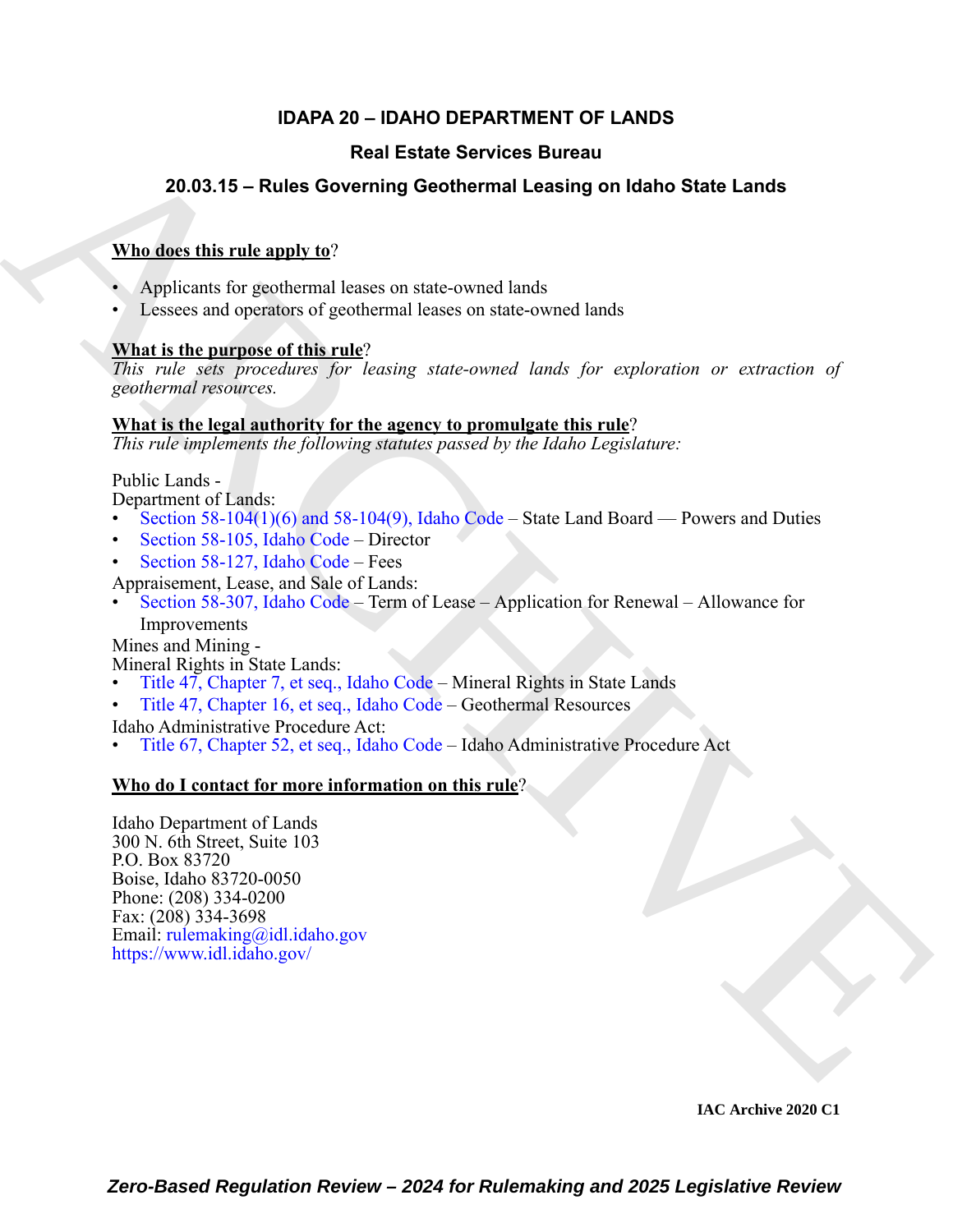# **Table of Contents**

 $\cdot$ 

|  | 20.03.15 – Rules Governing Geothermal Leasing on Idaho State Lands           |  |
|--|------------------------------------------------------------------------------|--|
|  |                                                                              |  |
|  |                                                                              |  |
|  |                                                                              |  |
|  |                                                                              |  |
|  |                                                                              |  |
|  |                                                                              |  |
|  |                                                                              |  |
|  |                                                                              |  |
|  |                                                                              |  |
|  |                                                                              |  |
|  |                                                                              |  |
|  |                                                                              |  |
|  |                                                                              |  |
|  |                                                                              |  |
|  |                                                                              |  |
|  |                                                                              |  |
|  |                                                                              |  |
|  |                                                                              |  |
|  |                                                                              |  |
|  |                                                                              |  |
|  |                                                                              |  |
|  | 056. Waste Prevention, Drilling And Production Obligations. Manuan Museum 10 |  |
|  |                                                                              |  |
|  |                                                                              |  |
|  |                                                                              |  |
|  | 065. Lessee's Records, Right Of Inspection By Department.  11                |  |
|  |                                                                              |  |
|  |                                                                              |  |
|  |                                                                              |  |
|  |                                                                              |  |
|  |                                                                              |  |
|  |                                                                              |  |
|  |                                                                              |  |
|  | 085. Unit Or Cooperative Plans Of Development Or Operation.  13              |  |
|  | 086. -- 094. (Reserved)                                                      |  |
|  |                                                                              |  |
|  |                                                                              |  |
|  |                                                                              |  |
|  |                                                                              |  |
|  |                                                                              |  |
|  |                                                                              |  |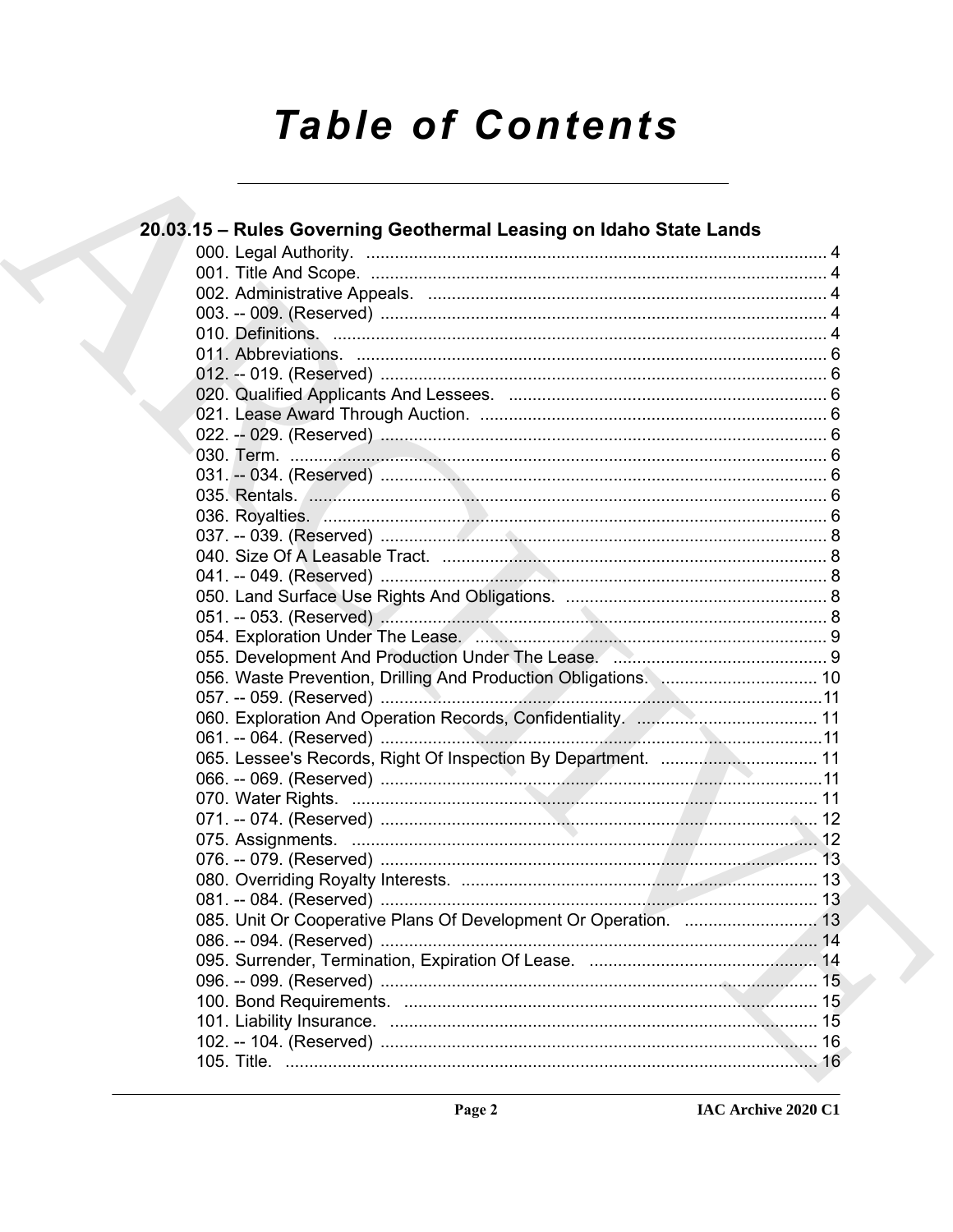# Table of Contents (cont'd)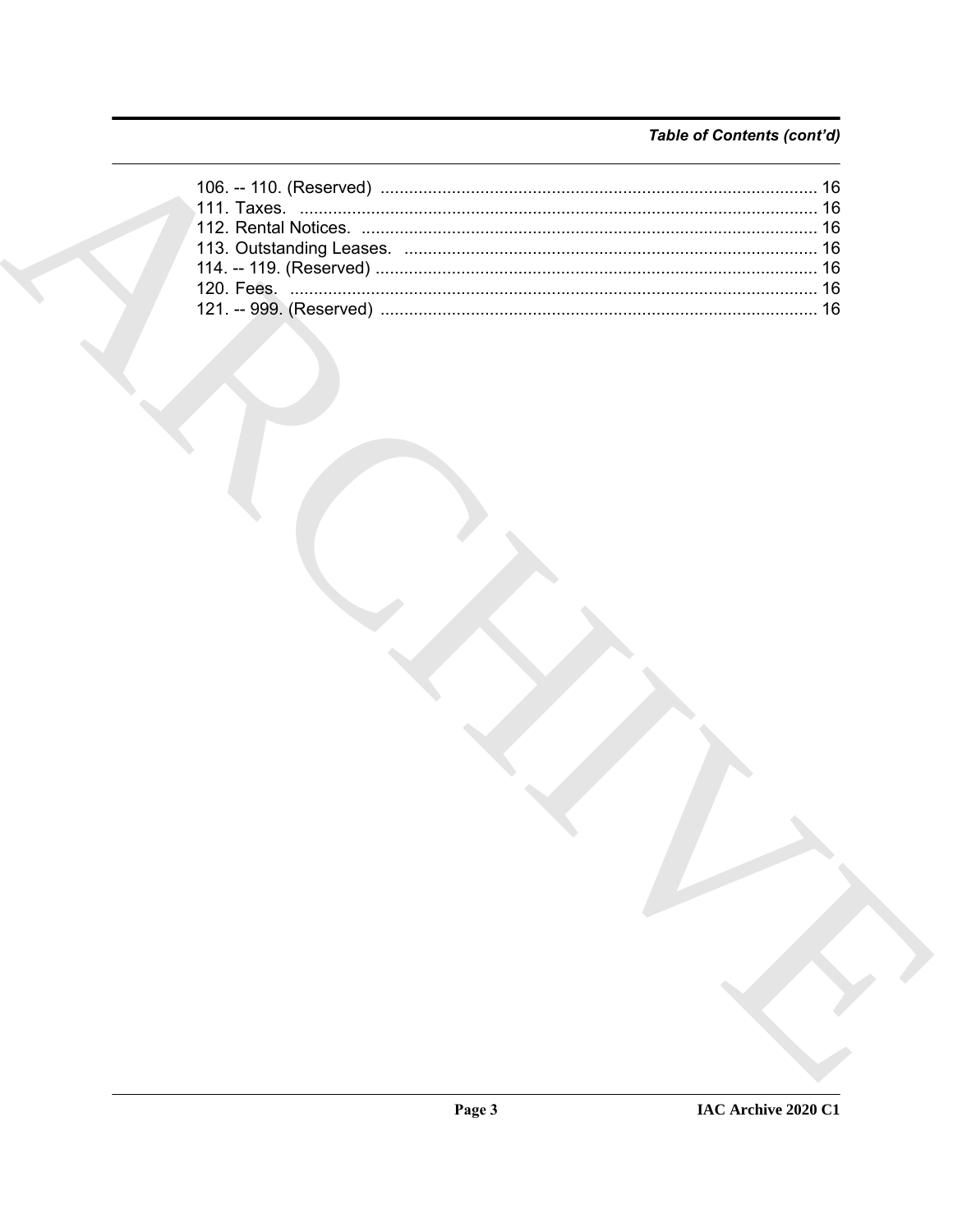#### <span id="page-3-18"></span><span id="page-3-0"></span>**20.03.15 – RULES GOVERNING GEOTHERMAL LEASING ON IDAHO STATE LANDS**

#### <span id="page-3-1"></span>**000. LEGAL AUTHORITY.**

This Chapter is adopted under the legal authorities of Sections 58-104(1), 58-104(6), 58-104(9), 58-105, and 58-127, Idaho Code; Section 58-307, Idaho Code; Title 47, Chapter 7, Idaho Code; Title 47, Chapter 16, Idaho Code; and<br>Title 67, Chapter 52, Idaho Code. (3-20-20) Title 67, Chapter 52, Idaho Code.

#### <span id="page-3-19"></span><span id="page-3-2"></span>**001. TITLE AND SCOPE.**

**01.** Title. These rules are titled IDAPA 20.03.15, "Rules Governing Geothermal Leasing on Idaho ds." (3-20-20) State Lands."

**02. Scope**. These rules apply to the exploration and extraction of any and all geothermal resources situated in state-owned mineral lands. (3-20-20)T

**03. Other Laws**. In addition to these rules, the Lessee must comply with all applicable federal, state and local laws, rules and regulations. The violation of any applicable law, rule or regulation constitutes a breach of any lease issued in accordance with these rules. (3-20-20)T

#### <span id="page-3-6"></span><span id="page-3-3"></span>**002. ADMINISTRATIVE APPEALS.**

Any person aggrieved by any final agency action will be entitled to judicial review pursuant to the provisions of Title 67, Chapter 52, Idaho Code, IDAPA 20.01.01, and Title 47, Chapter 16, Idaho Code. (3-20-20)T 67, Chapter 52, Idaho Code, IDAPA 20.01.01, and Title 47, Chapter 16, Idaho Code.

#### <span id="page-3-4"></span>**003. -- 009. (RESERVED)**

#### <span id="page-3-5"></span>**010. DEFINITIONS.**

<span id="page-3-8"></span><span id="page-3-7"></span>

|  | <b>Associated By-Products or By-Product:</b> | $(3-20-20)T$ |  |  |
|--|----------------------------------------------|--------------|--|--|
|  |                                              |              |  |  |
|  |                                              |              |  |  |

**a.** Any mineral or minerals (exclusive of oil, hydrocarbon gas, and helium) that are found in solution pped in association with geothermal resources; or or developed in association with geothermal resources; or

<span id="page-3-9"></span>**b.** Demineralized or mineralized water. (3-20-20)T

<span id="page-3-10"></span>**02. Board**. The Idaho State Board of Land Commissioners or its designee. (3-20-20)T

This Contract is abute the the basis function of Scheme 3.8 (1910), 38 (1946), 2018 (1946), 2018 (1946), 2018 (1946), 2018 (1946), 2018 (1946), 2018 (1946), 2018 (1946), 2018 (1946), 2018 (1946), 2018 (1946), 2018 (1946), **03. Casual Exploration**. Casual exploration means entry and/or exploration that does not appreciably disturb or damage the land or resources thereon. Casual exploration includes, but is not limited to, geochemical and/ or geophysical exploration techniques, sampling with hand tools, and entry using wheeled vehicles for transportation to conduct such exploration. (3-20-20)T

**04. Completion**. A well is considered to be completed thirty (30) days after drilling operations have ceased and the drill rig is removed from the premises or thirty  $(30)$  days after the initial production or injection test has been completed, whichever occurs last.  $(3-20-20)$ has been completed, whichever occurs last.

<span id="page-3-14"></span><span id="page-3-12"></span><span id="page-3-11"></span>**05. Department**. The Idaho Department of Lands or its designee. (3-20-20)T

<span id="page-3-15"></span><span id="page-3-13"></span>**06. Director**. The director of the Idaho Department of Lands or his designee. (3-20-20)T

**07. Direct Use**. The use of geothermal resources for direct applications, including, but not limited to, road surface heating, resorts, hot spring bathing and spas, space heating of buildings, recreation, greenhouse warming, aquaculture, or industrial applications where geothermal heat is used in place of other energy inputs.

 $(3-20-20)T$ 

**08.** Electrical Generation. The use of geothermal resources to either directly generate electricity or to condary fluid and use it to generate electricity. (3-20-20)T heat a secondary fluid and use it to generate electricity.

<span id="page-3-16"></span>**09. Field**. A geographic area overlying a geothermal system with one (1) or more geothermal reservoirs or pool, including any porous, permeable geologic layer, that may be formed along one (1) fault or fracture, or a series of connected faults or fractures. (3-20-20) or a series of connected faults or fractures.

<span id="page-3-17"></span>**10. Geothermal Resources**. The natural heat energy of the earth, the energy, in whatever form, that may be found in any position and at any depth below the surface of the earth present in, resulting from, or created by,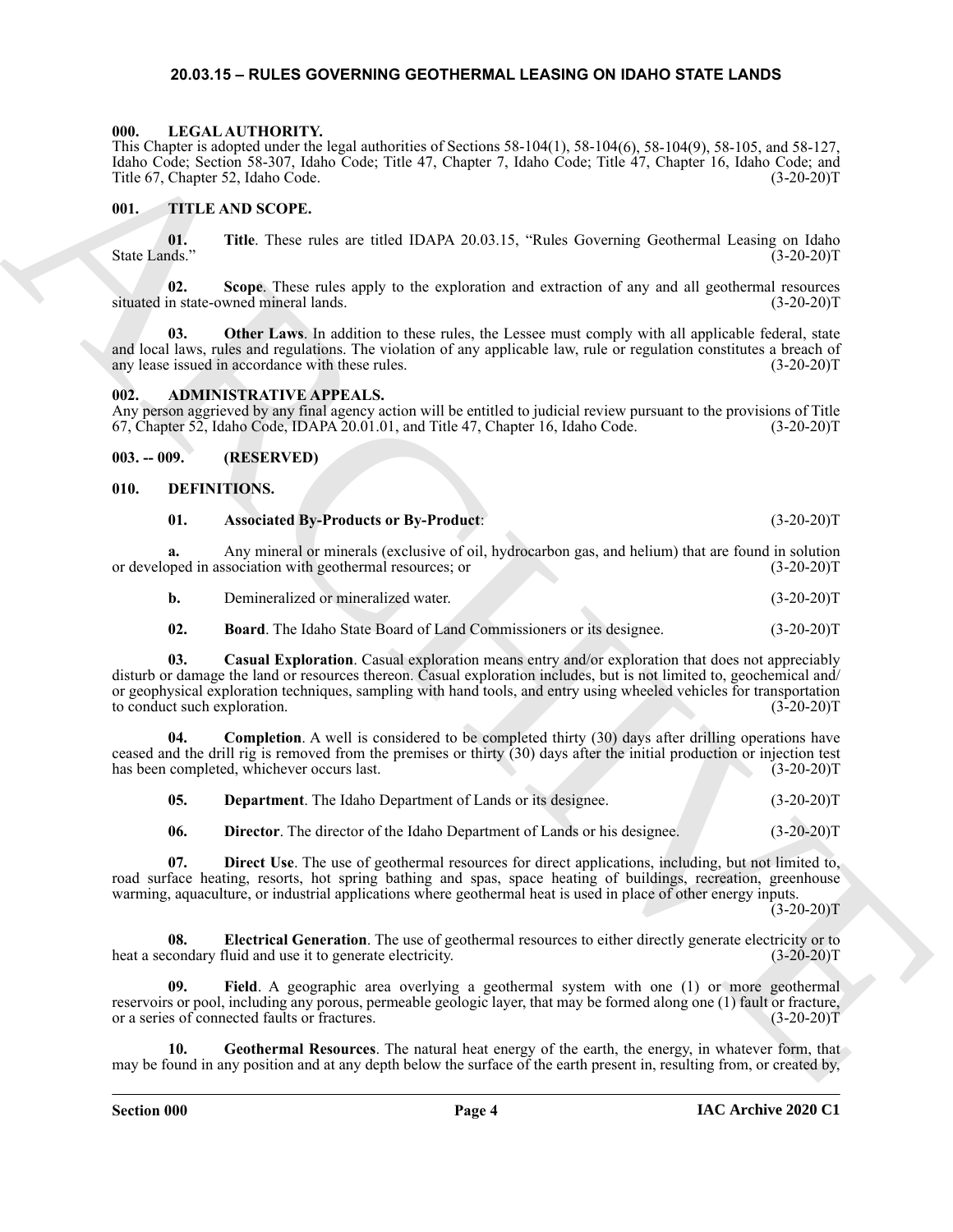or that may be extracted from such natural heat, and all minerals in solution or other products obtained from the material medium of any geothermal resource. When used without restriction, it includes associated by-products.  $(3-20-20)T$ 

<span id="page-4-2"></span><span id="page-4-1"></span><span id="page-4-0"></span>**11. Lease**. A lease covering the geothermal resources and associated by-products in state lands.

 $(3-20-20)T$ 

**12. Lessee**. The person to whom a geothermal lease has been issued and his successor in interest or assignee. It also means any agent of the Lessee or an operator holding authority by or through the Lessee. (3-20-20)T

Given for Linear Contents of the material line, and all methods are contented loss of the Contents of the Contents of the Contents of the Contents of the Contents of the Contents of the Contents of the Contents of the Con **13. Market Value**. The most probable price at a specified date, in cash, or on terms reasonably equivalent to cash, for which the property or commodity should bring in a competitive and open market under all conditions requisite to a fair sale, the buyer and seller each acting prudently and knowledgeably, and assuming the price is not affected by undue stimulus. (3-20-20)T

<span id="page-4-3"></span>**14. Motorized Earth-Moving Equipment**. Backhoes, bulldozers, front-loaders, trenchers, core drills, power augers, and other similar equipment. drill rigs, power augers, and other similar equipment.

<span id="page-4-4"></span>**15. Navigable Water Courses**. The state owned beds of active lakes, rivers and streams that do not include formerly submerged lands where the state retains ownership.

<span id="page-4-5"></span>**16. Operator**. The person having control or management of operations on the leased lands or a portion thereof. The operator may be the Lessee, designated operator, or agent of the Lessee, or holder of rights under an approved operating agreement. (3-20-20) approved operating agreement.

<span id="page-4-6"></span>**17. Overriding Royalty**. An interest in the geothermal resource produced at the surface free of any roduction. It is a royalty in addition to the royalty reserved to the state.  $(3-20-20)$ cost of production. It is a royalty in addition to the royalty reserved to the state.

<span id="page-4-7"></span>**18. Person**. Any natural person, corporation, association, partnership, or other entity recognized and authorized to do business in Idaho, receiver, trustee, executor, administrator, guardian, fiduciary, or other representatives of any kind, and includes any government or any political subdivision of any agency thereof. The masculine gender, in referring to a person, includes the feminine and the neuter genders. (3-20-20) masculine gender, in referring to a person, includes the feminine and the neuter genders.

**19. Record Title**. The publicly recorded lease that is the evidence of right that a person has to the on of the leased property. (3-20-20)<sup>T</sup> possession of the leased property.

<span id="page-4-11"></span><span id="page-4-10"></span><span id="page-4-9"></span><span id="page-4-8"></span>**20. Reservoir or Pool**. A porous, permeable geologic layer containing geothermal resources.

 $(3-20-20)T$ 

**21. Shut In**. To close the valves at the wellhead so that the well stops flowing or producing. Also s a well on which the valves have been closed. (3-20-20) describes a well on which the valves have been closed.

**22. State Lands**. Without limitation, lands in which the title to the mineral rights are owned by the state of Idaho and are under the jurisdiction and control of the Board or under the jurisdiction and control of any other state body or agency, having been obtained from any source and by any means whatsoever, including the beds of navigable waters of the state of Idaho. (3-20-20) navigable waters of the state of Idaho.

<span id="page-4-12"></span>**23.** Waste. Any physical loss of geothermal resources including, but not limited to: (3-20-20)T

**a.** Underground loss of geothermal resources resulting from inefficient, excessive, or improper use, or dissipation of geothermal energy, or of any geothermal resource pool, reservoir, or other source; or the locating, spacing, constructing, equipping, operating, or producing of any well in a manner that results, or tends to result in, reducing the quantity of geothermal energy to be recovered from any geothermal area in the state; (3-20-20)T

**b.** The inefficient above-ground transporting and storage of geothermal energy; and the locating, spacing, equipping, operating, or producing of any well or injection well in a manner causing or tending to cause unnecessary or excessive surface loss or destruction of geothermal energy; the escape into the open air from a well of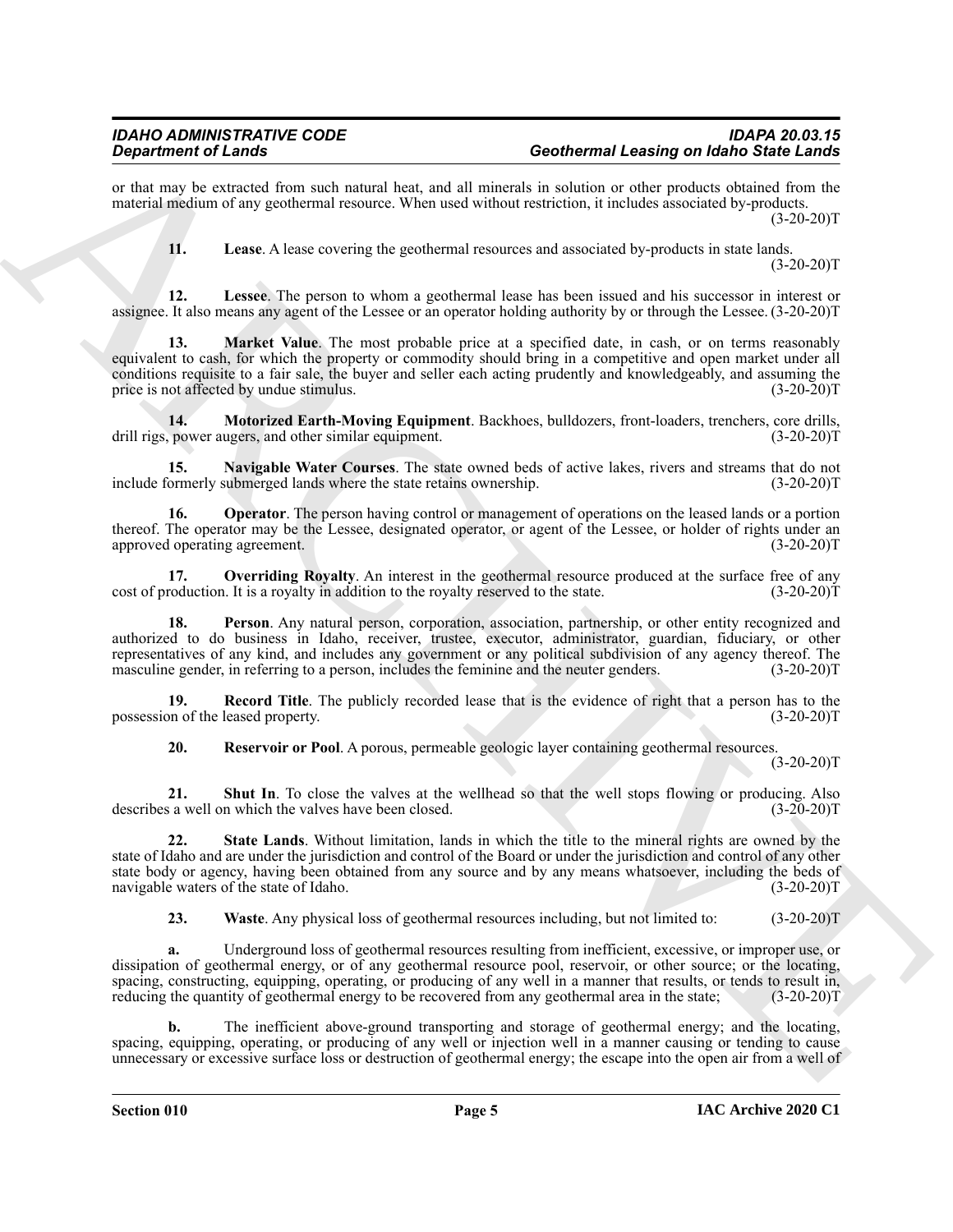steam or hot water in excess of what is reasonably necessary in the efficient development or production of a well.  $(3-20-20)T$ 

### <span id="page-5-0"></span>**011. ABBREVIATIONS.**

<span id="page-5-12"></span><span id="page-5-10"></span><span id="page-5-9"></span>**01. IDWR**. Idaho Department of Water Resources. (3-20-20)T

# <span id="page-5-1"></span>**012. -- 019. (RESERVED)**

### <span id="page-5-2"></span>**020. QUALIFIED APPLICANTS AND LESSEES.**

Any person legally competent to contract may submit an application to lease state land provided such person is not then in default of any contract with the state of Idaho or any department or agency thereof. (3-20-20)T then in default of any contract with the state of Idaho or any department or agency thereof.

### <span id="page-5-11"></span><span id="page-5-3"></span>**021. LEASE AWARD THROUGH AUCTION.**

If more than one (1) application is received for geothermal development on the same parcel of land, a lease auction will be held. (3-20-20) will be held.  $(3-20-20)T$ 

# <span id="page-5-4"></span>**022. -- 029. (RESERVED)**

# <span id="page-5-18"></span><span id="page-5-5"></span>**030. TERM.**

<span id="page-5-20"></span><span id="page-5-19"></span>**01.** Lease Term. All leases may be for a term of up to forty-nine (49) years from the effective date of the lease. (3-20-20)T the lease.  $(3-20-20)T$ 

ARCHIVE **02. Diligence in Utilization**. Lessee will use due diligence to market or utilize geothermal resources in paying quantities. If leased land is capable of producing geothermal resources in paying quantities, but production is shut-in, the lease will continue in force upon payment of rentals for the duration of the lease term or two (2) years after shut-in, whichever is shorter. If the Department determines that the Lessee is proceeding diligently to acquire a contract to sell or to utilize the production or is progressing with installations needed for production, the lease may continue in force for one (1) additional year if rental payments are kept current. The Department will continue to review a shut-in lease every year until production and payment of royalties takes place, or the lease is terminated for Lessee's lack of due diligence or surrendered by the Lessee. (3-20-20)T

<span id="page-5-21"></span>**03.** Yearly Reporting. A report of all exploration, development, and production activities must be d to the Department at the close of each lease year.  $(3-20-20)$ submitted to the Department at the close of each lease year.

# <span id="page-5-6"></span>**031. -- 034. (RESERVED)**

# <span id="page-5-13"></span><span id="page-5-7"></span>**035. RENTALS.**

<span id="page-5-14"></span>**01. Advance Annual Rental**. Lessee will pay to the Department in advance each year an annual rental. The annual rental for the first year of the term will be due and payable and will be received by the Department, together with a lease agreement executed by Lessee within thirty  $(30)$  days of the date of notice of approval or award. Second year and subsequent rental payments must be received by the Department on or before the anniversary date of the lease. (3-20-20)T the lease.  $(3-20-20)T$ 

<span id="page-5-15"></span>**02. Amount**. Annual rentals will be set by the Board through competitive bidding, negotiation, fixed amounts, formulas, or some other method of valuation that a prudent investor might reasonably apply to establish such rental amounts. (3-20-20)T

### <span id="page-5-16"></span><span id="page-5-8"></span>**036. ROYALTIES.**

<span id="page-5-17"></span>**01. Royalty Payments**. The Lessee will cause to be paid to the Department royalties on the value of geothermal production from the leased premises. The royalty rate will be established by the Board based on the market value of the geothermal resources produced from the lands under lease. The royalties specified in geothermal leases will be fixed in any manner by the Board, including but not limited to competitive bidding, negotiation, fixed amounts, or formulas. Royalty rates may be adjusted through the term of the lease in order to keep pace with market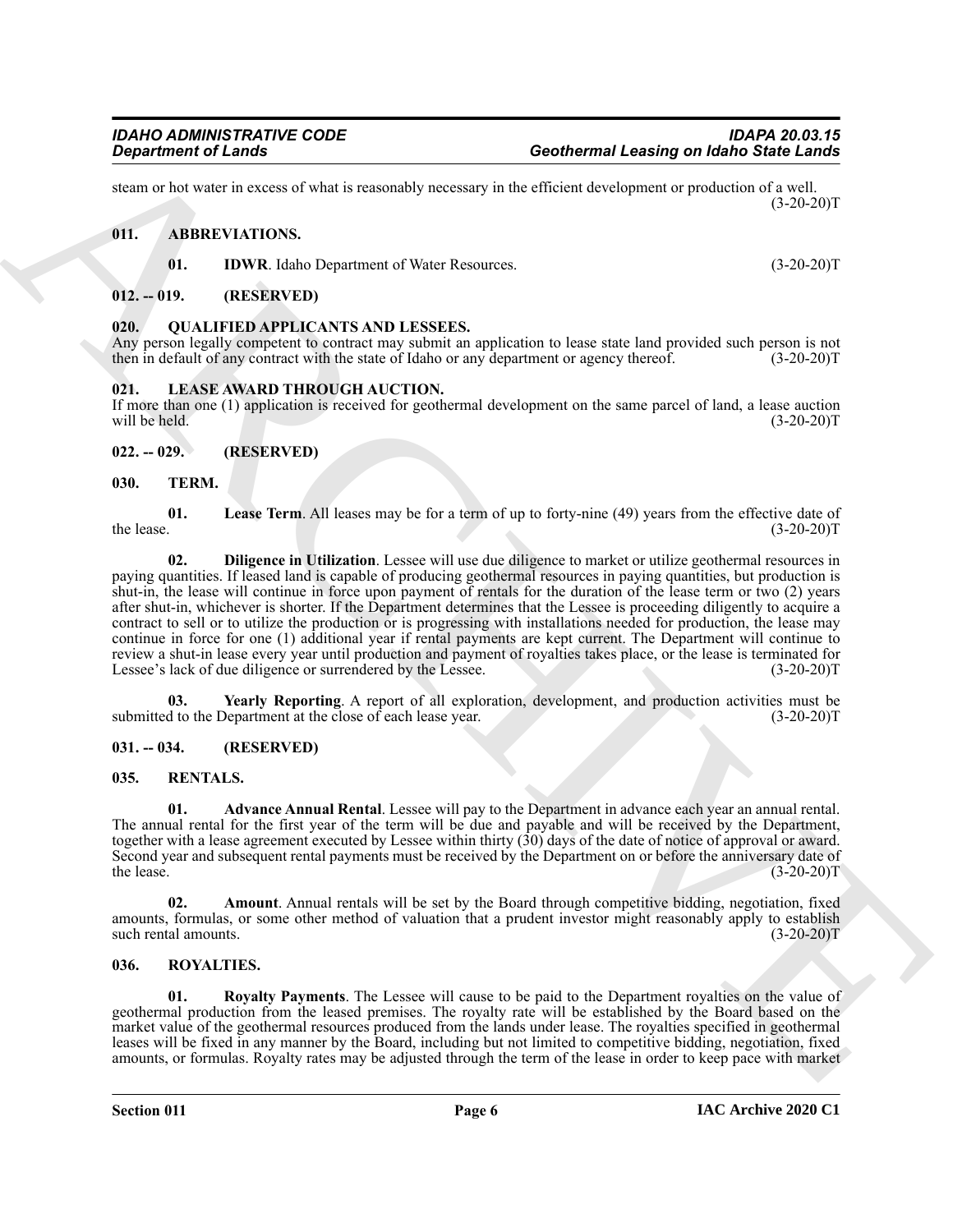values. When leases are issued, the following guidelines will be used for royalty rates not subject to competitive bidding:  $(3-20-20)T$ 

**a.** A royalty of between five percent (5%) and twenty percent (20%) of the amount or value of geothermal resources, or any other form of heat or energy excluding electrical power generation, derived from production under the lease and sold or utilized by the Lessee or reasonably susceptible to sale or utilization by the Lessee;<br>(3-20-20) Lessee; (3-20-20)T

**b.** A royalty of between two percent (2%) and fifteen percent (15%) of the amount or value of any associated by-product derived from production under the lease and sold or utilized or reasonably susceptible of sale or utilization by the Lessee, including commercially demineralized water. (3-20-20)T

**c.** A royalty of between two percent (2%) and five percent (5%) of gross receipts for sale of electrical (3-20-20) power. (3-20-20)T

<span id="page-6-1"></span>**02.** Calculation of Value. The value of geothermal production from the leased premises for the of computing royalties is based on a total of the following:  $(3-20-20)$ purpose of computing royalties is based on a total of the following:

**a.** The total consideration accruing to the Lessee from the sale of geothermal resources to another an arms-length transaction: and (3-20-20) party in an arms-length transaction; and

**b.** The value of the end product attributable to the geothermal resource produced from a particular lease where geothermal resources are not sold by the Lessee before being utilized, but are instead directly used in manufacturing power production, or other industrial activity; and (3-20-20) manufacturing power production, or other industrial activity; and

**c.** The value of all renewable energy credits or similar incentives based on a proportionate share of the nds in the entire project area qualifying for the credits. (3-20-20) leased lands in the entire project area qualifying for the credits.

<span id="page-6-5"></span><span id="page-6-3"></span>**03. Due Date**. Royalties will be due and payable monthly to the Department on or before the last day of the calendar month following the month in which the geothermal resources and/or their associated by-products are produced and utilized or sold.  $(3-20-20)$ produced and utilized or sold.

Geodenro of Lenda <br>
Construction of Lenda <br>
Spin Construction of Lenda <br>
Spin Construction of Lenda <br>
Spin Construction of Lenda <br>
Spin Construction of Lenda <br>
Spin Construction of Lenda <br>
Spin Construction of Lenda <br>
Spi **04. Utilization of Geothermal Resources**. The Lessee must file with the Department within thirty (30) days after execution a copy of any contract for the utilization of geothermal resources from the lease. Reports of sales or utilization by Lessee and royalty for each productive lease must be filed each month once production begins, even though production may be intermittent, unless otherwise authorized by the Department. Total volumes of geothermal resources produced and utilized or sold, including associated by-products, the value of production, and the royalty due the state of Idaho must be shown. This report is due on or before the last day of the month following the month in which production was obtained and sold or utilized, together with the royalties due the state of Idaho. (3-20-20)T

<span id="page-6-4"></span>**05. Measurement**. The Lessee will measure or gauge all production in accordance with methods approved by the Department. The quantity and quality of all production will be determined in accordance with the standard practices, procedures and specifications generally used in industry. All measuring equipment must be tested consistent with industry practice and, if found defective, the Department will determine the quantity and quality of production from the best evidence available.

<span id="page-6-0"></span>**06. By-Product Testing**. The Lessee will periodically furnish the Department the results of periodic tests showing the content of by-products in the produced geothermal resources. Such tests will be taken as specified by the Department and by the method of testing approved by him, except that tests not consistent with industry practices will be conducted at the expense of the Department. (3-20-20) practices will be conducted at the expense of the Department.

**Commingling**. The Department may authorize a Lessee to commingle production from wells on his State lease(s) with production from non-state lands. Department approval of commingling will not be unreasonably withheld, and will consider the following: (3-20-20)T

<span id="page-6-2"></span>**a.** The operator's economic necessity of commingling; (3-20-20)T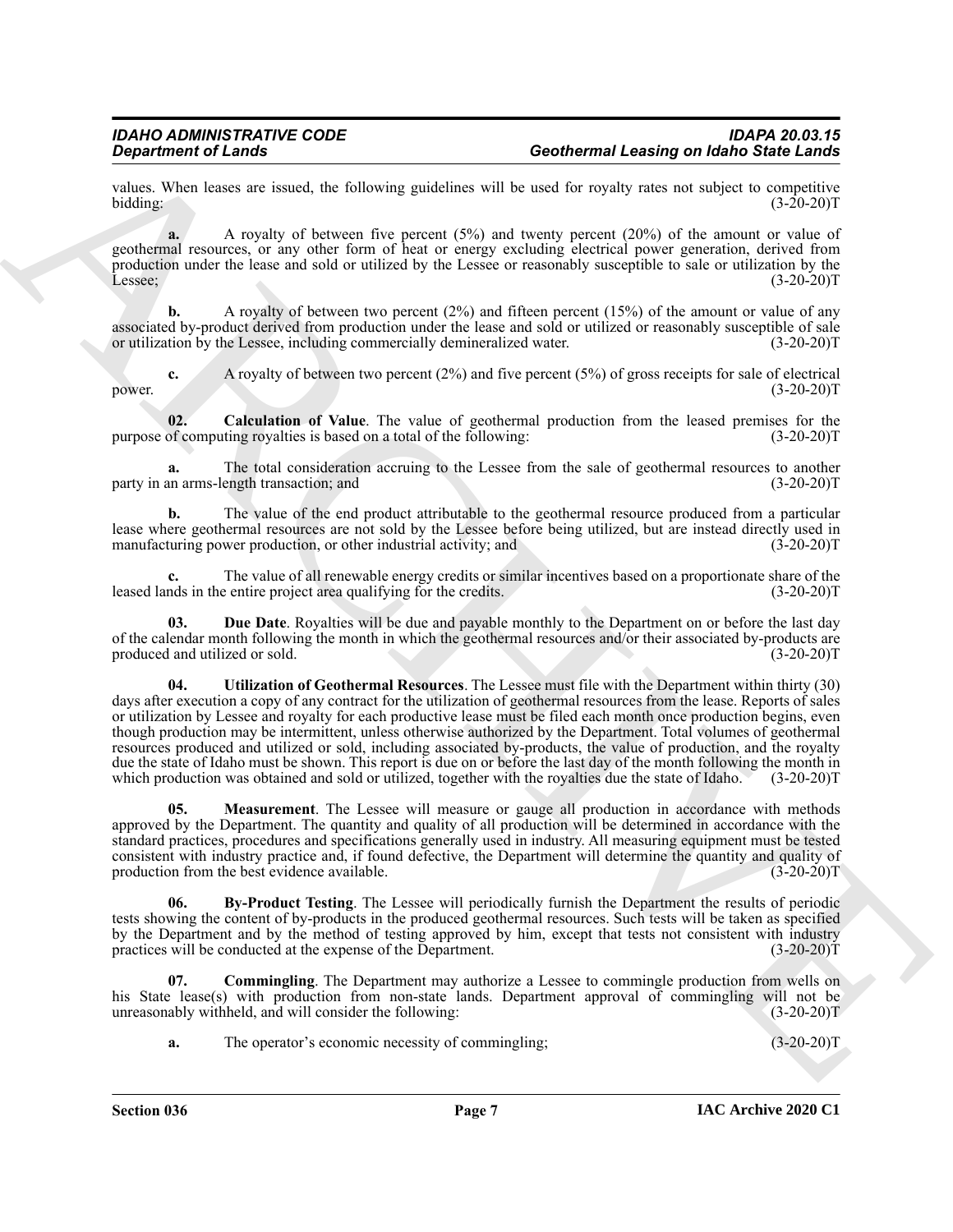**b.** The type of geothermal use proposed for the commingled waters; and  $(3-20-20)T$ 

**c.** Sufficient measurement and accounting of all the commingled waters to ensure that the Department oriately compensated by rovalties. (3-20-20) is appropriately compensated by royalties.

# <span id="page-7-0"></span>**037. -- 039. (RESERVED)**

# <span id="page-7-11"></span><span id="page-7-1"></span>**040. SIZE OF A LEASABLE TRACT.**

<span id="page-7-13"></span>**01. Surface Area**. Geothermal leases are not limited in surface area. The Board will determine the surface area of a lease after consultation with other state agencies and prospective Lessees. The probable extent of a geothermal reservoir, the surface area needed for a viable project, and other relevant factors will be used to help<br>determine lease surface area. (3-20-20) determine lease surface area.

<span id="page-7-12"></span>**02. Navigable Water Courses**. Geothermal resources leases may be issued for state lands underlying navigable water courses in Idaho. Such lands are considered "state lands" and will be leased in accordance with these rules. Operations in the beds of navigable water courses will not be authorized except in necessary circumstances and then only with express written approval of the Board upon such conditions and security as the Department deems appropriate. (3-20-20)T

# <span id="page-7-2"></span>**041. -- 049. (RESERVED)**

# <span id="page-7-3"></span>**050. LAND SURFACE USE RIGHTS AND OBLIGATIONS.**

### <span id="page-7-10"></span><span id="page-7-5"></span>**01. Use and Occupancy**. (3-20-20)T

General constraints of Candeline<br>
The report of the convention of constraints on the space of the convention of the system of the system of the system of the system of the system of the system of the system of the system **a.** Lessee will be entitled to use and occupy only so much of the surface of the leased lands as may be required for all purposes reasonably incident to exploration for, drilling for, production and marketing or geothermal resources and associated by-products produced from the leased lands, including the right to construct and maintain thereon all works, buildings, plants, waterway, roads, communication lines, pipelines, reservoirs, tanks, pumping stations or other structures necessary to the full enjoyment and development thereof, consistent with a plan of operations and amendments thereto, as approved by the Department. (3-20-20)T

**b.** Uses occurring on the leased area related to exploration, development, production, or marketing of geothermal resources and associated by-products produced from off-lease lands may require the Lessee to pay additional rent. (3-20-20)T additional rent.

<span id="page-7-9"></span>**02. Supervision**. Uses of state lands within the jurisdiction and control of the Board are subject to the supervision of the Department. Other state lands are subject to the supervision of the appropriate state agency<br>consistent with these rules. (3-20-20)T consistent with these rules.

<span id="page-7-8"></span>**03. Distance from Residence**. No well may be drilled within two hundred (200) feet of any house or barn on the premises, without the written consent of the Department and its surface Lessees, grantees or contract purchasers. (3-20-20)T purchasers. (3-20-20)T

<span id="page-7-7"></span>**04. Disposal of Leased Land**. The Board reserves the right to sell or otherwise dispose of the surface of the lands embraced with a lease, insofar as said surface is not necessary for the use of the Lessee in the exploration, development and production of the geothermal resources and associated by-products, but any sale of surface rights made subsequent to execution of a lease will be subject to all the terms and provisions of that lease during the life thereof. (3-20-20) thereof.  $(3-20-20)T$ 

<span id="page-7-6"></span>**05. Damage**. Lessee must pay to the Board, its surface Lessees or grantees or contract purchasers, for any damage done to the surface of said lands and improvements thereon, including without limitation growing crops, by reason of Lessee's operations. (3-20-20) by reason of Lessee's operations.

<span id="page-7-4"></span>**051. -- 053. (RESERVED)**

**Section 040 Page 8**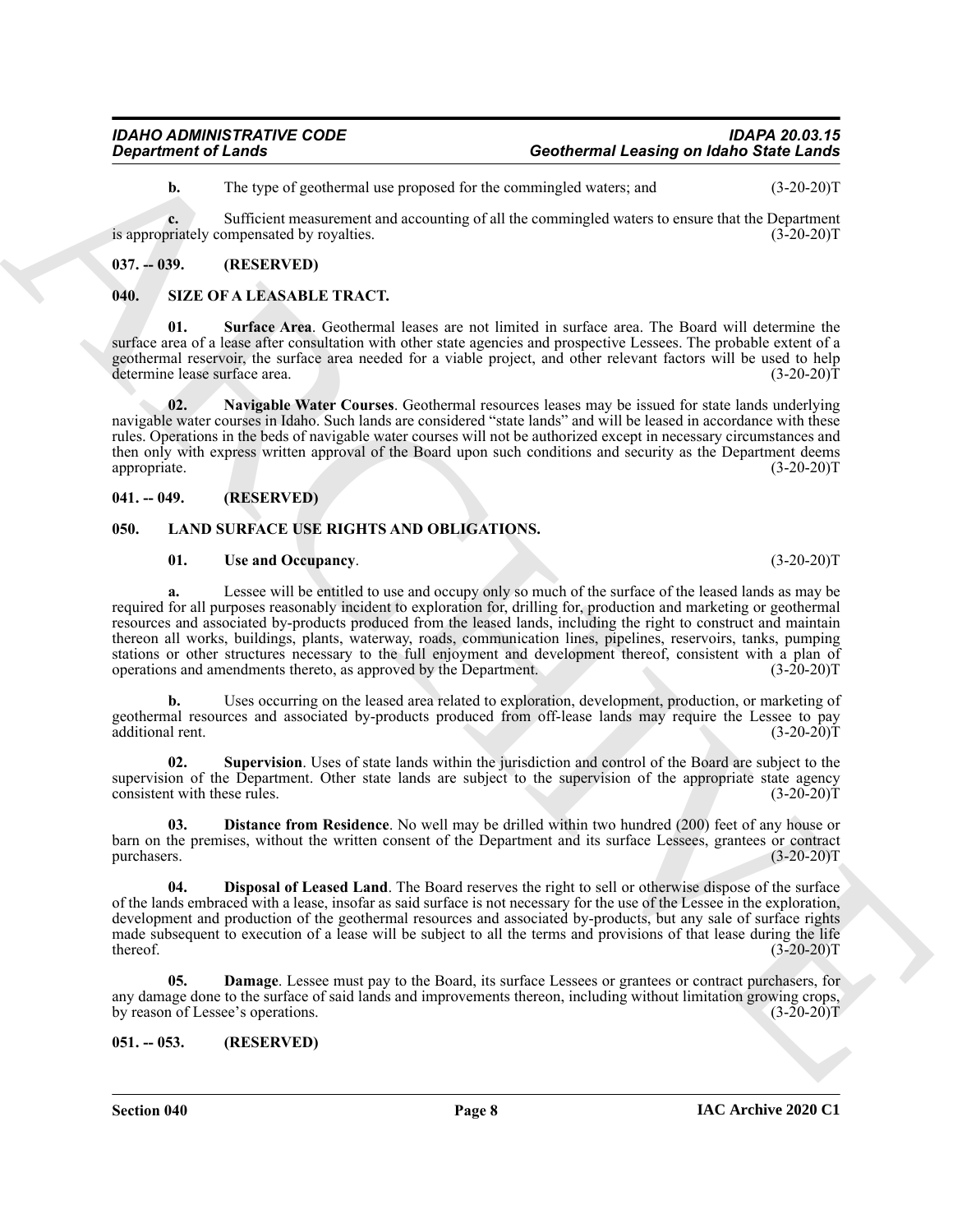# <span id="page-8-9"></span><span id="page-8-8"></span><span id="page-8-7"></span><span id="page-8-6"></span><span id="page-8-0"></span>**054. EXPLORATION UNDER THE LEASE.**

| 054.<br>01.                   | <b>EXPLORATION UNDER THE LEASE.</b><br>Diligent Exploration. Lessees must perform diligent exploration and development activities in the                                                                                                                                                                                                                                                                                                                                                                                                                                                                                                                                                                                                                     |                                                                                                                           |              |
|-------------------------------|--------------------------------------------------------------------------------------------------------------------------------------------------------------------------------------------------------------------------------------------------------------------------------------------------------------------------------------------------------------------------------------------------------------------------------------------------------------------------------------------------------------------------------------------------------------------------------------------------------------------------------------------------------------------------------------------------------------------------------------------------------------|---------------------------------------------------------------------------------------------------------------------------|--------------|
|                               |                                                                                                                                                                                                                                                                                                                                                                                                                                                                                                                                                                                                                                                                                                                                                              |                                                                                                                           |              |
| result in lease cancellation. | seismic, gravity, and other geophysical surveys, geothermometry studies, drilling temperature gradient wells, or<br>similar activities that seek to determine the presence or extent of geothermal resources. This exploration may occur<br>off-lease if it is being done on the same geothermal field. Failure to perform diligent exploration as described may                                                                                                                                                                                                                                                                                                                                                                                             | first five (5) years of the initial lease term or as otherwise extended by lease provision. Diligent exploration includes | $(3-20-20)T$ |
| 02.                           | Casual Exploration. At any time after formal approval by the Board of a lease application, Lessee<br>may enter upon the leased lands for casual exploration or inspection without notice to the department. As an express<br>condition of an application to lease and of the right of casual inspection without notice, Lessee agrees to the<br>indemnity conditions provided in Section 102 of these rules without a formally executed lease.                                                                                                                                                                                                                                                                                                               |                                                                                                                           | $(3-20-20)T$ |
| 03.                           | Plan Required. Lessee must submit a Research and Analysis Plan to the Department before any<br>exploration using motorized equipment or before otherwise engaging in operations that may lead to an appreciable<br>disturbance or damage to lands, timber, other resources, or improvements on or adjacent to the leased lands. The<br>proposed activities may not start until the Department approves the plan and the applicable preconditions in Sections<br>100 and 101 of these rules have been satisfied. The plan of operations may be amended as needed with Department<br>approval. The plan includes all items that the Department deems necessary or useful in managing the geothermal<br>resources including, but not limited to, the following: |                                                                                                                           | $(3-20-20)T$ |
| a.                            | A narrative statement describing the proposed measures to be taken for protection of the<br>environment, including, but not limited to the prevention or control of:                                                                                                                                                                                                                                                                                                                                                                                                                                                                                                                                                                                         |                                                                                                                           | $(3-20-20)T$ |
| i.                            | Fires;                                                                                                                                                                                                                                                                                                                                                                                                                                                                                                                                                                                                                                                                                                                                                       |                                                                                                                           | $(3-20-20)T$ |
| ii.                           | Soil loss and erosion;                                                                                                                                                                                                                                                                                                                                                                                                                                                                                                                                                                                                                                                                                                                                       |                                                                                                                           | $(3-20-20)T$ |
| iii.                          | Pollution of surface and ground waters;                                                                                                                                                                                                                                                                                                                                                                                                                                                                                                                                                                                                                                                                                                                      |                                                                                                                           | $(3-20-20)T$ |
| iv.                           | Damage to fish and wildlife or other natural resources;                                                                                                                                                                                                                                                                                                                                                                                                                                                                                                                                                                                                                                                                                                      |                                                                                                                           | $(3-20-20)T$ |
| V.                            | Air and noise pollution; and                                                                                                                                                                                                                                                                                                                                                                                                                                                                                                                                                                                                                                                                                                                                 |                                                                                                                           | $(3-20-20)T$ |
| vi.                           | Hazards to public health and safety during lease activities.                                                                                                                                                                                                                                                                                                                                                                                                                                                                                                                                                                                                                                                                                                 |                                                                                                                           | $(3-20-20)T$ |
| b.                            | All pertinent information or data that the department may require to support the plan of operations<br>for the utilization of geothermal resources and the protection of the environment;                                                                                                                                                                                                                                                                                                                                                                                                                                                                                                                                                                    |                                                                                                                           | $(3-20-20)T$ |
| 055.                          | DEVELOPMENT AND PRODUCTION UNDER THE LEASE.                                                                                                                                                                                                                                                                                                                                                                                                                                                                                                                                                                                                                                                                                                                  |                                                                                                                           |              |
| 01.                           | Diligent Development of Lease and Production. Lessee must develop the geothermal resources<br>on their lease area and start production within the first ten (10) years of the initial lease term or as otherwise extended<br>by lease provision. Development of the lease area requires wells to be drilled and other necessary infrastructure to be<br>built. Production on the lease area means that geothermal fluids are being used and royalties are being paid to the<br>state. Failure to develop the lease and start production as described may result in lease cancellation unless the Lessee<br>applies to the Department for an extension and the extension is granted.                                                                          |                                                                                                                           | $(3-20-20)T$ |
| 02.                           | Best Practices. All operations will conform to the best practice and engineering principles in use in<br>the industry. Operations must be conducted in such a manner as to protect the natural resources on the leased lands,<br>including without limitation geothermal resources, and to result in the maximum ultimate recovery of geothermal<br>resources with a minimum of waste, and be consistent with the principles of the use of the land for other purposes and<br>of the protection of the environment. Lessee must promptly remove from the leased lands or store, in an orderly                                                                                                                                                                | manner, all scraps or other materials not in use and not reasonably incident to the operation.                            | $(3-20-20)T$ |

### <span id="page-8-5"></span><span id="page-8-4"></span><span id="page-8-3"></span><span id="page-8-2"></span><span id="page-8-1"></span>**055. DEVELOPMENT AND PRODUCTION UNDER THE LEASE.**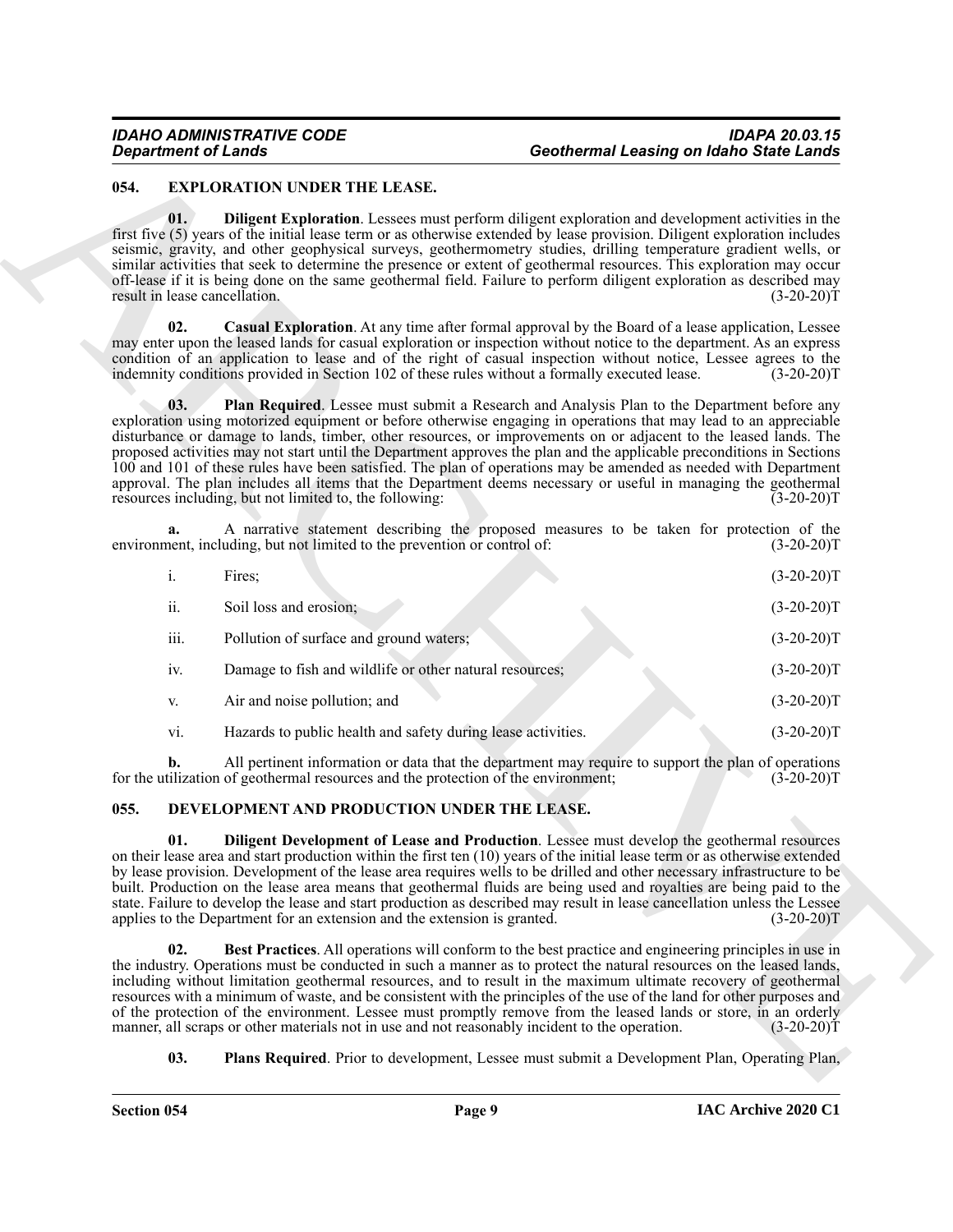<span id="page-9-3"></span>

| <b>Department of Lands</b> |                                                                                  | <b>Geothermal Leasing on Idaho State Lands</b>                                                                                                                                                                                                                                                                                                                                                                                                                                                                                                                                           |              |
|----------------------------|----------------------------------------------------------------------------------|------------------------------------------------------------------------------------------------------------------------------------------------------------------------------------------------------------------------------------------------------------------------------------------------------------------------------------------------------------------------------------------------------------------------------------------------------------------------------------------------------------------------------------------------------------------------------------------|--------------|
| these rules.               |                                                                                  | and Decommissioning and Reclamation Plan for the leased lands. All plans must be approved by the Department, in<br>writing, prior to Lessee beginning a phase of the lease in which those plans are performed or as otherwise required by<br>the lease. All required plans must include all items that the Department deems necessary or useful in managing the<br>geothermal resources, including, but not limited to, those items referred to in Paragraphs 054.03.a. and 054.03.b. of                                                                                                 | $(3-20-20)T$ |
| 04.                        | <b>Waste and Damage.</b>                                                         |                                                                                                                                                                                                                                                                                                                                                                                                                                                                                                                                                                                          | $(3-20-20)T$ |
| a.                         |                                                                                  | Lessee must take all reasonable precautions to prevent the following:                                                                                                                                                                                                                                                                                                                                                                                                                                                                                                                    | $(3-20-20)T$ |
| i.                         | Waste;                                                                           |                                                                                                                                                                                                                                                                                                                                                                                                                                                                                                                                                                                          | $(3-20-20)T$ |
| ii.                        | Damage to other natural resources;                                               |                                                                                                                                                                                                                                                                                                                                                                                                                                                                                                                                                                                          | $(3-20-20)T$ |
| 111.                       | Injury or damage to persons, real or personal property; and                      |                                                                                                                                                                                                                                                                                                                                                                                                                                                                                                                                                                                          | $(3-20-20)T$ |
| iv.                        |                                                                                  | Any environmental pollution or damages that may constitute a violation of state or federal laws.                                                                                                                                                                                                                                                                                                                                                                                                                                                                                         | $(3-20-20)T$ |
| b.                         | twenty-four (24) hours and confirmed in writing within thirty (30) days.         | The Department may inspect Lessee's operations and issue such orders as are necessary to<br>accomplish the purposes in Paragraph 055.04.a. Any significant effect on the environment created by the Lessee's<br>operations or failure to comply with environmental standards must be reported to the Department by Lessee within                                                                                                                                                                                                                                                         | $(3-20-20)T$ |
| 05.                        | geothermal resources are used or removed for commercial purposes.                | Notice of Production. Lessee must notify the department within sixty (60) days before any                                                                                                                                                                                                                                                                                                                                                                                                                                                                                                | $(3-20-20)T$ |
| 06.                        | structures for the production, marketing or utilization of geothermal resources. | <b>Amendments</b> . The plan of operations must be amended by the Lessee for the Department's<br>approval to reflect changes in operations on the leased lands, including the installation of works, buildings, plants or                                                                                                                                                                                                                                                                                                                                                                | $(3-20-20)T$ |
| 056.                       |                                                                                  | WASTE PREVENTION, DRILLING AND PRODUCTION OBLIGATIONS.                                                                                                                                                                                                                                                                                                                                                                                                                                                                                                                                   |              |
| 01.                        | other natural resources found or developed in the leased lands.                  | Waste. All leases are subject to the condition that the Lessee will, in conducting his exploration,<br>development and producing operations, use all reasonable precautions to prevent waste of geothermal resources and                                                                                                                                                                                                                                                                                                                                                                 | $(3-20-20)T$ |
| 02.                        |                                                                                  | Diligence. The Lessee must, subject to the right to surrender the lease, diligently drill and produce,<br>or unitize such wells as are necessary to protect the Board from loss by reason of production on other properties.                                                                                                                                                                                                                                                                                                                                                             | $(3-20-20)T$ |
| 03.                        | the geothermal aquifer in a manner that supports geothermal development.         | Prevention of Waste Through Reinjection. Geothermal Lessees must return geothermal waters to                                                                                                                                                                                                                                                                                                                                                                                                                                                                                             | $(3-20-20)T$ |
| 04.                        |                                                                                  | <b>Additional Requirements</b> . The selection of the types and weights of drilling fluids and provisions<br>for controlling fluid temperatures, blowout preventers and other surface control equipment and materials, casing and<br>cementing programs, etc., to be used must be based on sound engineering principles and must take into account<br>apparent geothermal gradients, depths and pressures of the various formations to be penetrated and other pertinent<br>geologic and engineering data and information about the area. In addition, the Lessee must do the following: | $(3-20-20)T$ |
| a.                         |                                                                                  | Take all necessary precautions to keep all wells under control at all times;                                                                                                                                                                                                                                                                                                                                                                                                                                                                                                             | $(3-20-20)T$ |
| b.                         | Utilize trained and competent personnel;                                         |                                                                                                                                                                                                                                                                                                                                                                                                                                                                                                                                                                                          | $(3-20-20)T$ |
|                            |                                                                                  |                                                                                                                                                                                                                                                                                                                                                                                                                                                                                                                                                                                          |              |

# <span id="page-9-8"></span><span id="page-9-7"></span><span id="page-9-6"></span><span id="page-9-5"></span><span id="page-9-4"></span><span id="page-9-2"></span><span id="page-9-1"></span><span id="page-9-0"></span>**056. WASTE PREVENTION, DRILLING AND PRODUCTION OBLIGATIONS.**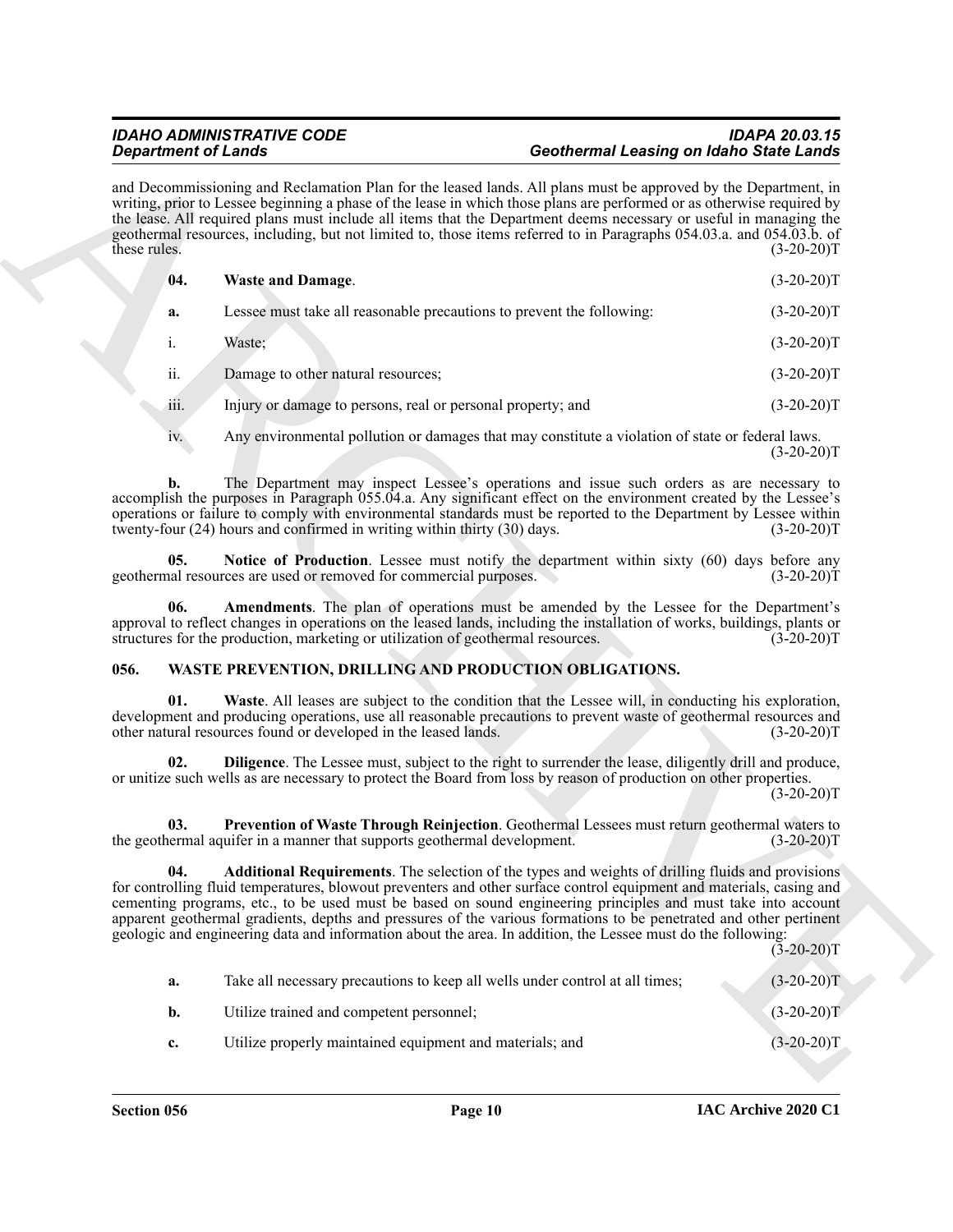<span id="page-10-11"></span>**d.** Use operating practices that ensure the safety of life and property. (3-20-20)T

Geolohemel of Lands<br>
User contains precises that users the start as constraints the start of property. The start of the start of the start of the start of the start of the start of the start of the start of the start of t **05. Unused Wells**. Except as provided in Subsection 070.02 of these rules, the Lessee must promptly plug and abandon any well on the leased land that is not used or useful in conformity with regulations promulgated by the IDWR or its successor agency. No production well will be abandoned until its lack of capacity for further profitable production of geothermal resources has been demonstrated to the satisfaction of the Department and the Department has been given an opportunity to either acquire the well permit or assign it to another party. A producible well may be abandoned only after receipt of written approval by the Department. Equipment will be removed, and premises at the well site will be restored as near as reasonably possible to its original condition immediately after plugging operations are completed on any well except as otherwise authorized by the Department. Drilling equipment must not be removed from any suspended drilling well without taking adequate measures to close the well and protect subsurface resources. Upon failure of Lessee to comply with any requirements under this rule, the Department is authorized to cause the work to be performed at the expense of the Lessee and the surety. (3-20-20)T authorized to cause the work to be performed at the expense of the Lessee and the surety.

# <span id="page-10-0"></span>**057. -- 059. (RESERVED)**

# <span id="page-10-6"></span><span id="page-10-1"></span>**060. EXPLORATION AND OPERATION RECORDS, CONFIDENTIALITY.**

<span id="page-10-8"></span>**01. Drilling Records**. Lessee must keep or cause to be kept and filed with the IDWR such careful and accurate well drilling records as are now or may hereafter be required by that Department. Lessee must file with the Department such production records and exploration evidence as required by Sections 030, 036, and 055 of these rules, which records will be subject to inspection by the public at the offices of the Department during regular business hours under such conditions as the Department deems appropriate, subject, however, to exemptions from disclosure as set forth in Section 74107, Idaho Code. As an express condition of the lease, the Department may inspect and copy well drilling records filed with the IDWR at any time after the records are filed. (3-20-20)T

<span id="page-10-7"></span>**02. Continuing Obligations**. Unless Lessee is specifically released in writing by the Department of all or any portion of its obligations under the lease upon the assignment, surrender, termination or expiration of the lease, Lessee's obligations under this rule will continue beyond assignment, surrender, termination or expiration of the lease. Lessee must, within thirty (30) days after assignment, surrender, termination or expiration or such additional time as the Department may grant, file all outstanding data and records required by this rule with the Department.

 $(3-20-20)T$ 

<span id="page-10-9"></span>**03.** Well Logs. The confidentiality of well logs is limited to one year from well completion as stated in  $(3-20-20)T$ Section 42-4010(b), Idaho Code.

#### <span id="page-10-2"></span>**061. -- 064. (RESERVED)**

#### <span id="page-10-10"></span><span id="page-10-3"></span>**065. LESSEE'S RECORDS, RIGHT OF INSPECTION BY DEPARTMENT.**

Lessee will permit the Department to examine during reasonable business hours all books, records and other documents and matters pertaining to operations under a lease, in Lessee's custody or control, and to make copies of and extracts therefrom. (3-20-20)T and extracts therefrom.

<span id="page-10-4"></span>**066. -- 069. (RESERVED)**

#### <span id="page-10-12"></span><span id="page-10-5"></span>**070. WATER RIGHTS.**

**01. Water Rights**. Lessee must comply with all applicable federal and state laws, rules and regulations regarding the appropriation of public waters of Idaho to beneficial uses. The establishment of any new water rights on state lands must be by and for the Lessor and no claim thereto may be made by the Lessee. Such water rights will attach to and become appurtenant to the state lands, and the Lessor will be the owner thereof. (3-20-20)T attach to and become appurtenant to the state lands, and the Lessor will be the owner thereof.

<span id="page-10-13"></span>**02. Potable Water Discovery**. All leases issued under these rules will be subject to the condition that, where the Lessee finds only potable water of no commercial value as a geothermal resource in any well drilled for exploration or production of geothermal resources, and when the water is of such quality and quantity as to be valuable and usable for agricultural, domestic, or other purpose, the Board, or where appropriate, the surface Lessee, grantee or contract purchaser, will have the right to acquire the well with whatever casing is installed in the well at the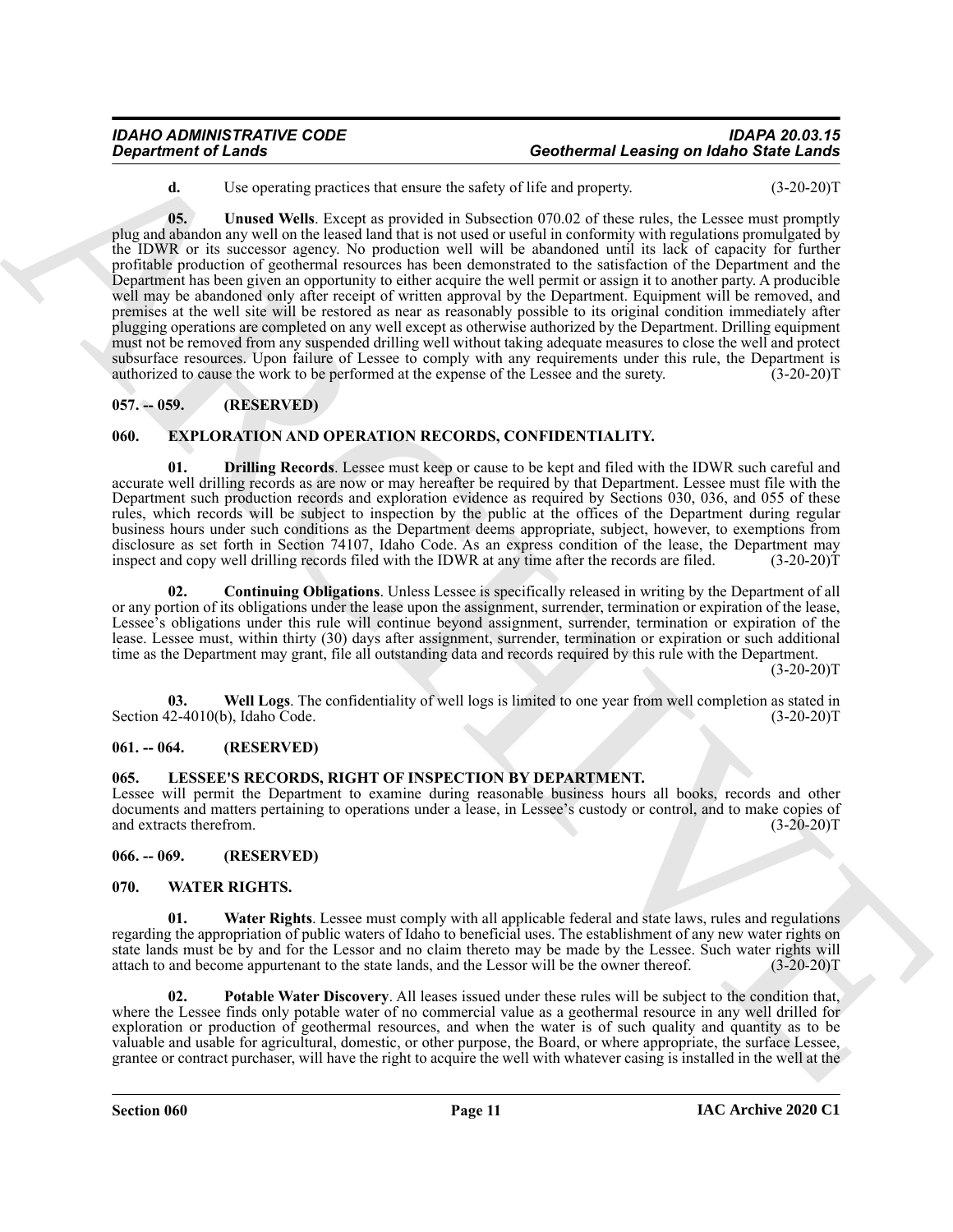fair market value of the casing, and upon the assumption of all future liabilities and responsibilities for the well, with the approval of the director of the IDWR.

# <span id="page-11-0"></span>**071. -- 074. (RESERVED)**

# <span id="page-11-7"></span><span id="page-11-2"></span><span id="page-11-1"></span>**075. ASSIGNMENTS.**

Geothermal Leasing on Main Since The Contempt is contempt to the strong on Main Since The Results of the Since The Results of the Since The Results of the Since The Since The Since The Since The Since The Since The Since **01. Prior Written Approval**. In order for Lessee to effect an assignment, Lessee must, prior to the consummation of an effective sale, transfer or assignment of the lease between Lessee and its proposed assignee, provide to the Department certain information about the proposed assignment, including identification of the proposed assignee and general terms of the proposed assignment on assignment application forms provided by the Department. Any proposed total or partial assignment of a lease must be preapproved in writing by the Department prior to any proposed sale, transfer or assignment of the lease is consummated between Lessee and the proposed assignee. Approval will not be unreasonably withheld. Following the Department's written preapproval of the proposed assignee and general terms of the proposed assignment, Lessee and assignee may consummate any such sale, transfer or assignment of Lessee's leasehold interest in the lease. The consummation of any assignment agreement by the Lessee without the Department's prior written preapproval constitutes a default of the lease, and such sale, transfer or assignment may be rejected in the Department's sole discretion; and, such assignment will only be effective if the default is expressly waived in writing by the Department. In order for an assignment of Lessee's interest in the lease to be acceptable for approval by the Department, the consummated sale, transfer or assignment must include provisions wherein Lessee has sold, transferred or assigned to the assignee any and all interest that Lessee has in the lease together with any and all interest Lessee has in any and all improvements located upon the leased premises, and assignee must assume all liabilities of Lessee under the lease together with ownership of all improvements owned by Lessee. An assignment between Lessee and its assignee will only take effect following the Department's final written approval of the assignment following receipt of copies of the final, consummated sale, transfer or assignment agreement between Lessee and assignee. (3-20-20) transfer or assignment agreement between Lessee and assignee.

<span id="page-11-4"></span>Full or Partial. A lease may be assigned as to all or part of the acreage included therein to any person qualified to hold a state lease, provided that neither the assigned nor the retained part created by the assignment contains less than forty (40) acres. No undivided interest in a lease of less than ten percent  $(10\%)$  may be created by assignment.  $(3-20-20)T$ created by assignment.

<span id="page-11-6"></span>**03. Overriding Royalty Disclosure**. Overriding royalty interests created by an assignment are subject to the requirements in Section 080 of these rules. (3-20-20)T

<span id="page-11-8"></span>**04. Responsibility**. In an assignment of a partial or complete interest in all of the lands in a lease, the assignor and its surety continue to be responsible for performance of any and all obligations under the lease until such time as the Department, in writing, releases Lessee and its surety from obligations arising under the lease after the Department accepts any such assignment and provides a release of any or all obligations in writing. After the effective date of any assignment, the assignee and its surety will be bound by the terms of the lease to the same extent as if the assignee were the original Lessee, any conditions in the assignment to the contrary notwithstanding.

 $(3-20-20)T$ 

<span id="page-11-9"></span>**05. Segregation of Assignment**. An assignment of all or any portion of Lessee's record title of the complete interest in a portion of the lands in a lease must clearly identify and segregate the assigned and retained portions. After the effective date, the assignor will be released and discharged from any obligations thereafter accruing with respect to the assigned portion of the leased lands. Such segregated leases continue in full force and effect for the primary term of the original lease or as further extended pursuant to the terms of these rules.(3-20-20)T

<span id="page-11-5"></span>**06.** Joint Principal. Where an assignment does not segregate the record title to the lease, the assignee, if the assignment so provides, may become a joint principal on the bond with the assignor. The application must also be accompanied by a consent of assignor's surety to remain bound under the bond of record, if the bond, by its terms, does not contain such consent. If a party to the assignment has previously furnished a statewide bond, no additional showing by such party is necessary as to the bond requirement. (3-20-20) Showing by such party is necessary as to the bond requirement.

<span id="page-11-3"></span>**07.** Application. The application for approval of an assignment must be on forms approved by the Department. (3-20-20)T Department. (3-20-20)T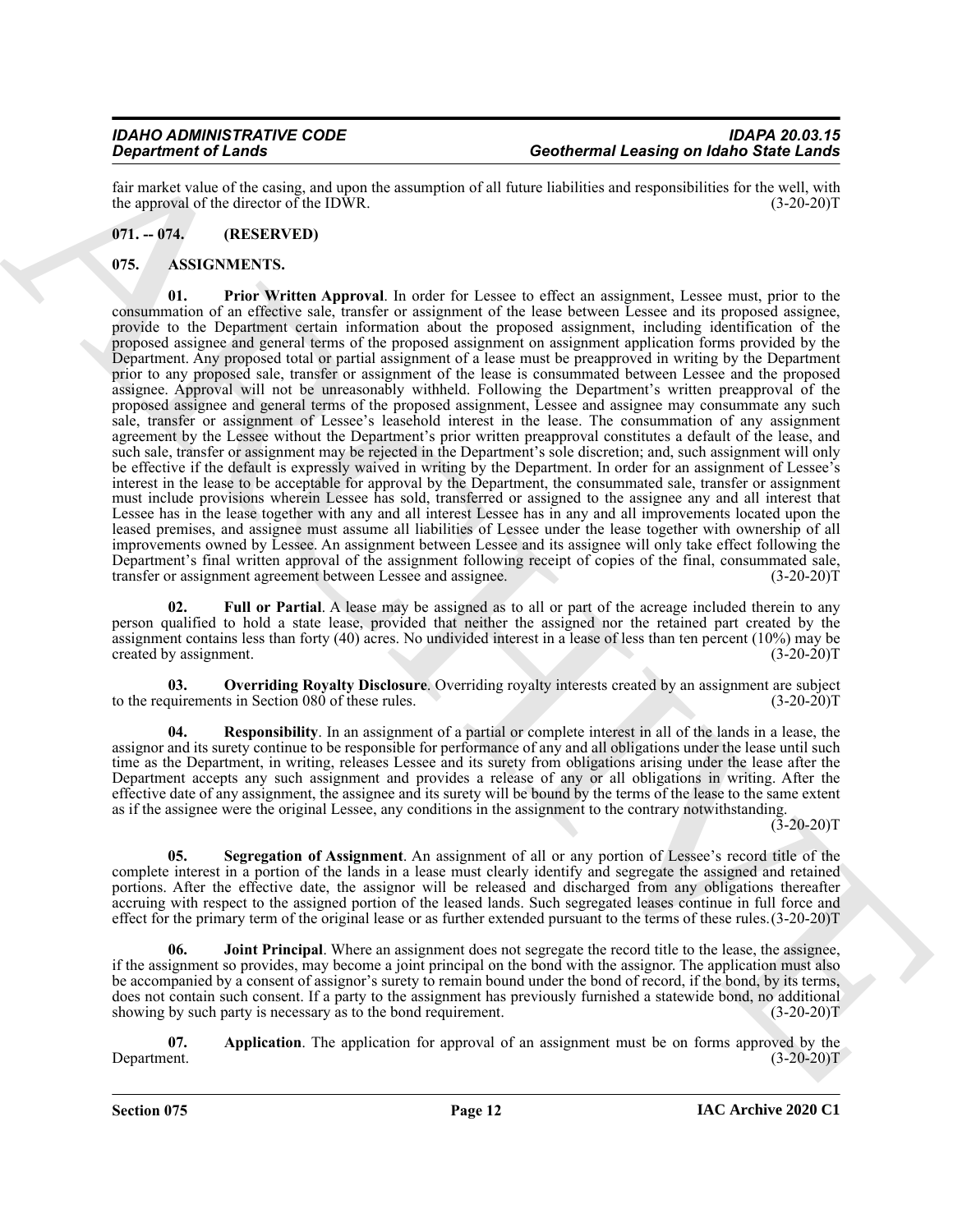<span id="page-12-4"></span>**08. Denial**. If the Lessee is in default of the lease at the time of a request for assignment approval, the Department may, at its sole discretion, reject any proposed assignment until the lease is brought into full compliance. The approval of an assignment of lease in good standing will not be unreasonably withheld provided such consent of the Department is requested and obtained prior to any assignment. (3-20-20)T

# <span id="page-12-0"></span>**076. -- 079. (RESERVED)**

# <span id="page-12-9"></span><span id="page-12-5"></span><span id="page-12-1"></span>**080. OVERRIDING ROYALTY INTERESTS.**

**01.** Statements. An overriding royalty interest, or any similar interest whereby an agreement is made to pay a percentage based on production, must be disclosed at the time of assignment or transfer by filing a statement of such interest with the Department. Assignees must meet the requirements of Section 021 of these rules. All assignments of overriding royalty interests without a working interest and otherwise not contemplated by Section 075 of these rules, must be filed with the Department within ninety (90) days from the date of execution. (3-20-20)T

<span id="page-12-8"></span>**02. Maximum Amount**. No overriding royalty on the production of geothermal resources created by an assignment contemplated by Section 075 of these rules or otherwise will exceed five percent (5%) nor will an overriding royalty, when added to overriding royalties previously created, exceed five percent (5%). (3-20-20)T

<span id="page-12-6"></span>**03. Conformance with Rules**. The creation of an overriding royalty interest that does not conform to the requirements of this rule is be deemed a violation of the lease terms, unless the agreement creating overriding royalties provides for a prorated reduction of all overriding royalties so that the aggregate rate of overriding royalties does not exceed five percent (5%). does not exceed five percent  $(5\%)$ .

<span id="page-12-7"></span>**04. Director's Authority**. In addition to the foregoing limitations, any agreement to create or any assignment creating royalties or payments out of production from the leased lands is subject to the authority of the Director, after notice and hearing, to require the proper parties thereto to suspend or modify such royalties or payments out of production in such manner as may be reasonable when and during such periods of time as they may constitute an undue economic burden upon the reasonable operations of such lease. (3-20-20)T

### <span id="page-12-2"></span>**081. -- 084. (RESERVED)**

# <span id="page-12-10"></span><span id="page-12-3"></span>**085. UNIT OR COOPERATIVE PLANS OF DEVELOPMENT OR OPERATION.**

<span id="page-12-14"></span><span id="page-12-12"></span>**01. IDWR Approval**. Nothing in this rule will excuse the parties to a unit agreement from procuring by al of the IDWR pursuant to Section 42-4013. Idaho Code, if approval is required. (3-20-20) the approval of the IDWR pursuant to Section 42-4013, Idaho Code, if approval is required.

Geolohemus et Landa<br>
United K. The United K. The United K. The United K. The United K. The United K. The United K. The United K. The United K. The United K. The United K. The United K. The United K. The United K. The Unit **02. Unit Plan**. For the purpose of conserving the natural resources of any geothermal pool, field or like area, Lessees under lease issued by the Board are authorized, with the written consent of the Department, to commit the state lands to unit, cooperative or other plans of development or operation with other state lands, federal lands, privately-owned lands or Indian lands. Departmental consent will not be unreasonably withheld. Applications to unitize, or a copy of the application filed with IDWR, will be filed with the Department who will certify whether such plan is necessary or advisable in the public interest. The Department may require whatever documents or data that the Department deems necessary in its reasonable discretion. To implement such unitization, the Board may with the consent of its Lessees modify and change any and all terms of leases issued by it that are committed to such unit, cooperative or other plans of development or operations. (3-20-20)T

<span id="page-12-11"></span>**03. Contents**. The agreement must describe the separate tracts comprising the unit, disclose the apportionment of the production of royalties and costs to the several parties, and the name of the operator, and must contain adequate provisions for the protection of the interests of all parties, including the state of Idaho. The agreement should be signed by or in behalf of all interested necessary parties before being submitted to the Department. It will be effective only after approval by the Department. The unit operator must be a person as defined by these rules and must be approved by the Department. (3-20-20)T

<span id="page-12-13"></span>**Lease Modification**. Any modification of an approved agreement will require approval of the r procedures similar to those cited in Subsection 085.02 of these rules. (3-20-20)T Department under procedures similar to those cited in Subsection 085.02 of these rules.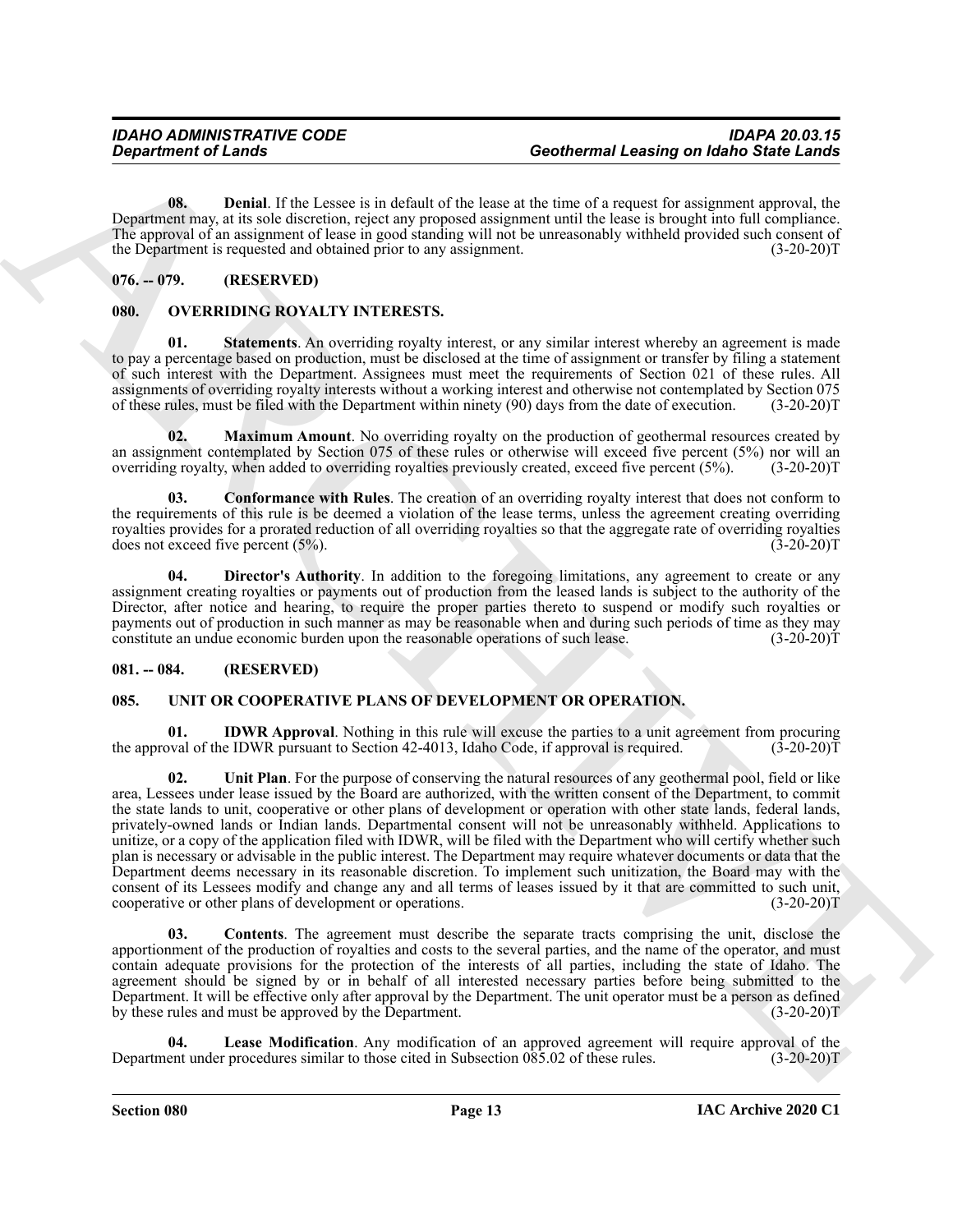<span id="page-13-8"></span>**05. Term**. At the sole discretion of the Department, the term of any leases included in any cooperative or unit plan of development or operation may be extended for the term of such unit or cooperative agreement, but in no event beyond that time provided in Subsection 030.01 of these rules. Rentals or royalties on leases so extended may be reassessed for such extended term of the lease. (3-20-20)T

<span id="page-13-7"></span><span id="page-13-6"></span>**06. Continuation of Lease**. Any lease that will be eliminated from any such cooperative or unit plan of development or operation, or any lease that will be in effect at the termination of any such cooperative or unit plan of development or operation, unless relinquished, will continue in effect for the term of the lease. (3-20-20)T

Geolohemen et d'année a la contentie de la Conference de La Conference de la contentie de la contentie de la contentie de la contentie de la contentie de la contentie de la contentie de la contentie de la contentie de la **07. Evidence of Agreement**. Before issuance of a lease for lands within an approved unit agreement, the lease applicant or successful bidder will be required to file evidence that they have entered into an agreement with the unit operator for the development and operation of the lands in a lease if issued to him under and pursuant to the terms and provisions of the approved unit agreement, or a statement giving satisfactory reasons for the failure to enter into such agreement. If such statement is acceptable, the lease applicant or successful bidder will be permitted to operate independently, but will be required to perform his operations in a manner that the Department deems to be consistent with the unit operations. (3-20-20) consistent with the unit operations.

# <span id="page-13-0"></span>**086. -- 094. (RESERVED)**

# <span id="page-13-2"></span><span id="page-13-1"></span>**095. SURRENDER, TERMINATION, EXPIRATION OF LEASE.**

<span id="page-13-5"></span>**01. Procedure**. A lease, or any surveyed subdivision of the area covered by such lease, may be surrendered by the record title holder by filing a written relinquishment in the office of the Department, on a form furnished by the Department, provided that a partial relinquishment does not reduce the remaining acreage in the lease to less than forty (40) acres. The minimum acreage provision of this section may be waived by the Department where the Department finds such exception is justified on the basis of exploratory and development data derived from activity on the leasehold. The relinguishment must: (3-20-20) activity on the leasehold. The relinquishment must:

**a.** Describe the lands to be relinquished; (3-20-20)T

**b.** Include a statement as to whether the relinquished lands had been disturbed and, if so, whether they tored as prescribed by the terms of the lease; and (3-20-20)<sup>T</sup> were restored as prescribed by the terms of the lease; and

**c.** State whether wells had been drilled on the lands and, if so, whether they have been plugged and ed pursuant to the rules of the IDWR.  $(3-20-20)$ abandoned pursuant to the rules of the IDWR.

**02. Continuing Obligations**. A relinquishment takes effect on the date it is filed, subject to the continued obligation of the Lessee and his surety: (3-20-20)T

<span id="page-13-3"></span>**a.** To make payments of all accrued rentals and royalties; (3-20-20)T

**b.** To place all wells on the land to be relinquished in condition for suspension of operations or ment; (3-20-20) abandonment;

**c.** To restore the surface resources in accordance with these rules and the terms of the lease; and  $(3-20-20)T$ 

<span id="page-13-4"></span>**d.** To comply with all other environmental stipulations provided for by these rules or lease.

 $(3-20-20)T$ 

**03. Failure to Pay Rental or Royalty**. The Director may terminate a lease for failure to pay rentals or royalties thirty (30) days after mailing a notice of delinquent payment. However, if the time for payment falls upon any day in which the office of the Department is not open, payment received on the next official working day will be deemed to be timely. The termination of the lease for failure to pay the rental will be noted on the official records of the Department. Upon termination the lands included in such lease may become subject to leasing as provided by<br>(3-20-20)T these rules.  $(3-20-20)T$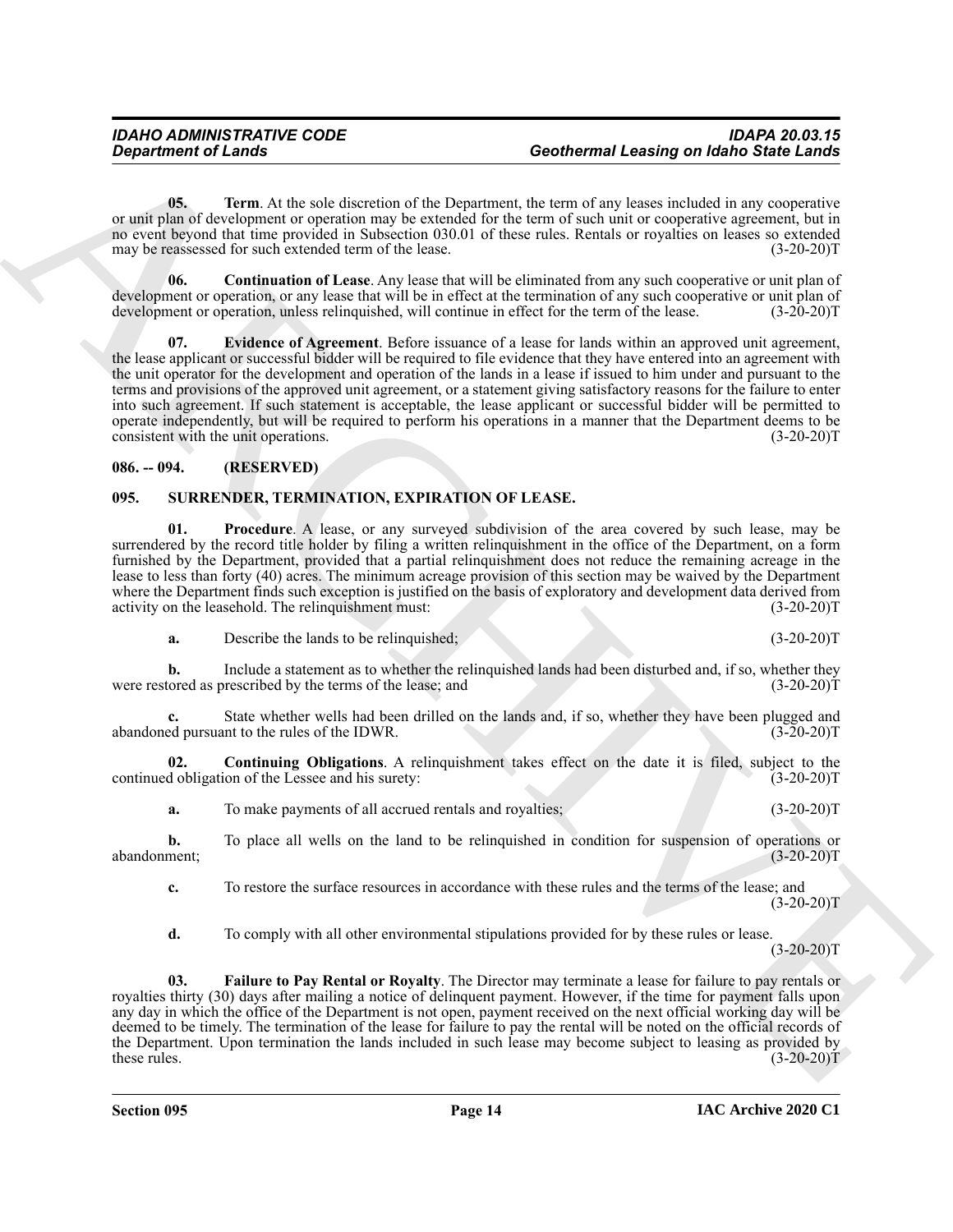**04. Termination for Cause**. A lease may be terminated by the Department for any violation of these rules, or the lease terms, sixty (60) days after notice of the violation has been given to Lessee by personal service or certified mail, return receipt requested, to the address of record last appearing in the files of the Department, unless:  $(3-20-20)T$ 

<span id="page-14-12"></span><span id="page-14-10"></span>**a.** The violation has been corrected; or (3-20-20)T

**b.** The violation is one that cannot be corrected within the notice period and the Lessee has in good faith commenced within the notice period to correct the violation and thereafter proceeds diligently to complete the correction. (3-20-20)T

General consists of Lends<br>
The spin term in the Cause A lengt may be entimated by the numerical state and the spin term in the spin term in the spin term in the spin term in the spin term in the spin term in the spin term **05. Equipment Removal**. Prior to the expiration of the lease, or the earlier termination or surrender thereof pursuant to this rule, and provided the Lessee is not in default, the Lessee will have the privilege at any time during the term of the lease to remove from the leased premises any materials, tools, appliances, machinery, structures, and equipment other than improvements needed for producing wells. Any materials, tools, appliances, machinery, structures and equipment subject to removal, but not removed prior to any termination of the lease or any extension thereof that may be granted because of adverse climatic conditions during that period, will, at the option of the Department, become property of the state of Idaho, but the Lessee must remove any or all such property where so directed by the Department. (3-20-20) directed by the Department.

<span id="page-14-11"></span>**06. Surrender After Termination**. Upon the expiration or termination of a lease, the Lessee will quietly and peaceably surrender possession of the premises to the state, and if the Lessee is surrendering the leased premises or any portion thereof, the Lessee must deliver to the state a good and sufficient release on a form furnished by the Department. (3-20-20)T

<span id="page-14-0"></span>**096. -- 099. (RESERVED)**

#### <span id="page-14-4"></span><span id="page-14-3"></span><span id="page-14-1"></span>**100. BOND REQUIREMENTS.**

**01. Minimum Bond**. Prior to initiation of operations using motorized earth-moving equipment Lessee must furnish a bond. This bond will be in favor of the state of Idaho, conditioned on the payment of all damages to the land surface and all improvements thereon, including without limitation crops on the lands, whether or not the lands under this lease have been sold or leased by the Board for any other purpose; conditioned also upon compliance by Lessee of his obligations under this lease and these rules. The Department may require a new bond in a greater amount at any time after operations have begun, upon a finding that such action is reasonably necessary to protect state resources. (3-20-20) state resources.

<span id="page-14-7"></span>**02. Statewide Bond**. In lieu of the aforementioned bonds, Lessee may furnish a good and sufficient "statewide" bond conditioned as in Subsection 100.01. This bond will cover all Lessee's leases and operations carried on under all geothermal resource leases issued and outstanding to Lessee by the Board at any given time during the period when the "statewide" bond is in effect. The amount of such bond will be equal to the total of the requirements of the separate bonds being combined into a single bond. (3-20-20)T

<span id="page-14-6"></span>**03.** Period of Liability. The period of liability of any bond will not be terminated until all lease terms litions have been fulfilled and the bond is released in writing by the Department. (3-20-20) and conditions have been fulfilled and the bond is released in writing by the Department.

<span id="page-14-5"></span>**Operator Bond**. In the event suit is filed to enforce the terms of any bond furnished by an operator in which the Lessee (if a different person) is not a named party, the Department may, in its sole discretion, join the Lessee as a party to such suit. (3-20-20) Lessee as a party to such suit.

### <span id="page-14-8"></span><span id="page-14-2"></span>**101. LIABILITY INSURANCE.**

<span id="page-14-9"></span>**01. Liability Insurance Required**. The Department will require the Lessee to purchase and maintain suitable insurance for the duration of the lease prior to entry upon the leased lands for other than casual exploration or<br>
(3-20-20)T (3-20-20)T inspection as contemplated by Subsection 054.02 of these rules.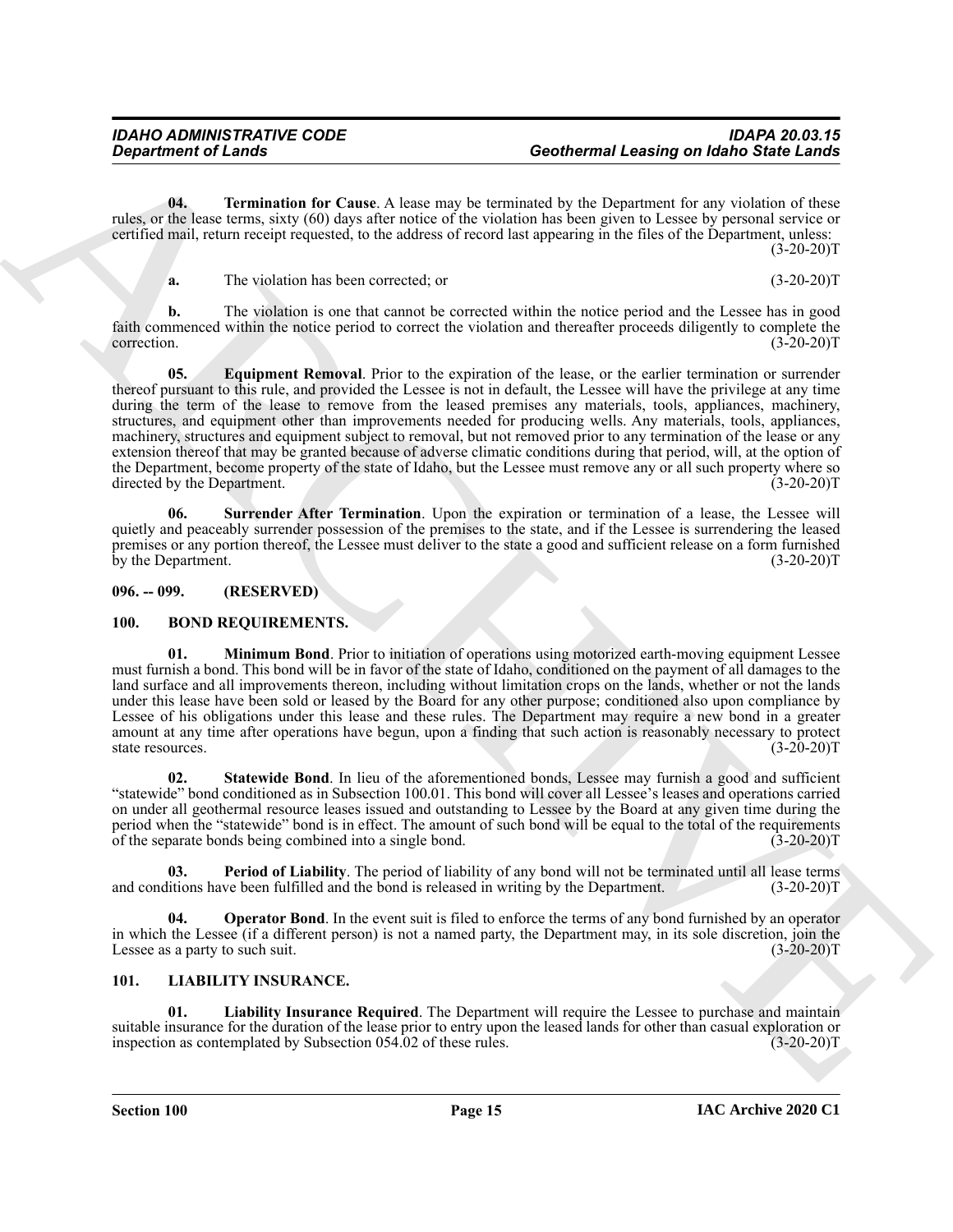<span id="page-15-13"></span>**02. Insurance Certificate Required**. No work under this lease will commence prior to the Department's receipt of a certificate, signed by a licensed insurance agent, evidencing existence of insurance as required above. Further, such certificate must reflect that no change or cancellation in such coverage will become effective until after the Department receives written notice of such change or cancellation. (3-20-20)T

# <span id="page-15-0"></span>**102. -- 104. (RESERVED)**

# <span id="page-15-17"></span><span id="page-15-1"></span>**105. TITLE.**

Generation of Lines Continents. Continents the paired. No was determined Leasing on Mathematic Terms in the continent of the state of the state of the state of the state of the state of the state of the state of the state The state of Idaho does not warrant title to the leased lands or the geothermal resources and associated by-products that may be discovered thereon; the lease is issued only under such title as the state of Idaho may have as of the effective date of the lease or thereafter acquire. If the interest owned by the state in the leased lands includes less than the entire interest in the geothermal resources and associated by-products for which royalty is payable, then the royalties provided for in the lease will be paid to the state only in the proportion that its interest bears to said whole and undivided interest in said geothermal resources and associated by-products for which royalty is payable; provided, however, that the state is not liable for any damages sustained by the Lessee, nor is the Lessee entitled to or may claim any refund of rentals or royalties therefore paid to the state in the event that the state does not own title to said geothermal resources and associated by-products, or if its title thereto is less than whole and entire.  $(3-20-20)$ T

#### <span id="page-15-2"></span>**106. -- 110. (RESERVED)**

#### <span id="page-15-16"></span><span id="page-15-3"></span>**111. TAXES.**

Lessee must pay, when due, all taxes and assessments of any kind lawfully assessed and levied against Lessee's interests or operations under the laws of the state of Idaho. (3-20-20) interests or operations under the laws of the state of Idaho.

#### <span id="page-15-15"></span><span id="page-15-4"></span>**112. RENTAL NOTICES.**

Advance notice of rental due is usually sent to the Lessee by the Department, but failure to receive such notices does not act to relieve the Lessee from the payment of the rental and the lease will be in default if such payment is not made as provided in these rules. (3-20-20)<sup>T</sup> made as provided in these rules.

#### <span id="page-15-14"></span><span id="page-15-5"></span>**113. OUTSTANDING LEASES.**

No right to seek, obtain or use geothermal resources has passed or will pass with any existing or future license, permit or lease of state lands, including without limitation, mineral leases and oil and gas development leases, except upon<br>the issuance of a geothermal resources lease. (3-20-20) the issuance of a geothermal resources lease.

### <span id="page-15-6"></span>**114. -- 119. (RESERVED)**

### <span id="page-15-7"></span>**120. FEES.**

The following fees apply: (3-20-20)T

<span id="page-15-12"></span><span id="page-15-10"></span><span id="page-15-9"></span>**01. Non-Refundable Application Fee for Lease**. Two hundred fifty dollars (\$250) per application.  $(3-20-20)T$ 

**02.** Application Fee for Approval of Assignment. One hundred fifty dollars (\$150) per lease in the assignment. (3-20-20) involved in the assignment.

<span id="page-15-11"></span>

| 03. | <b>Late Payment Fee.</b> The greater of the following:                    | $(3-20-20)T$ |
|-----|---------------------------------------------------------------------------|--------------|
| а.  | Twenty-five dollars (\$25); or                                            | $(3-20-20)T$ |
|     | One percent $(1\%)$ per month (or portion thereof) on the unpaid balance. | $(3-20-20)T$ |

### <span id="page-15-8"></span>**121. -- 999. (RESERVED)**